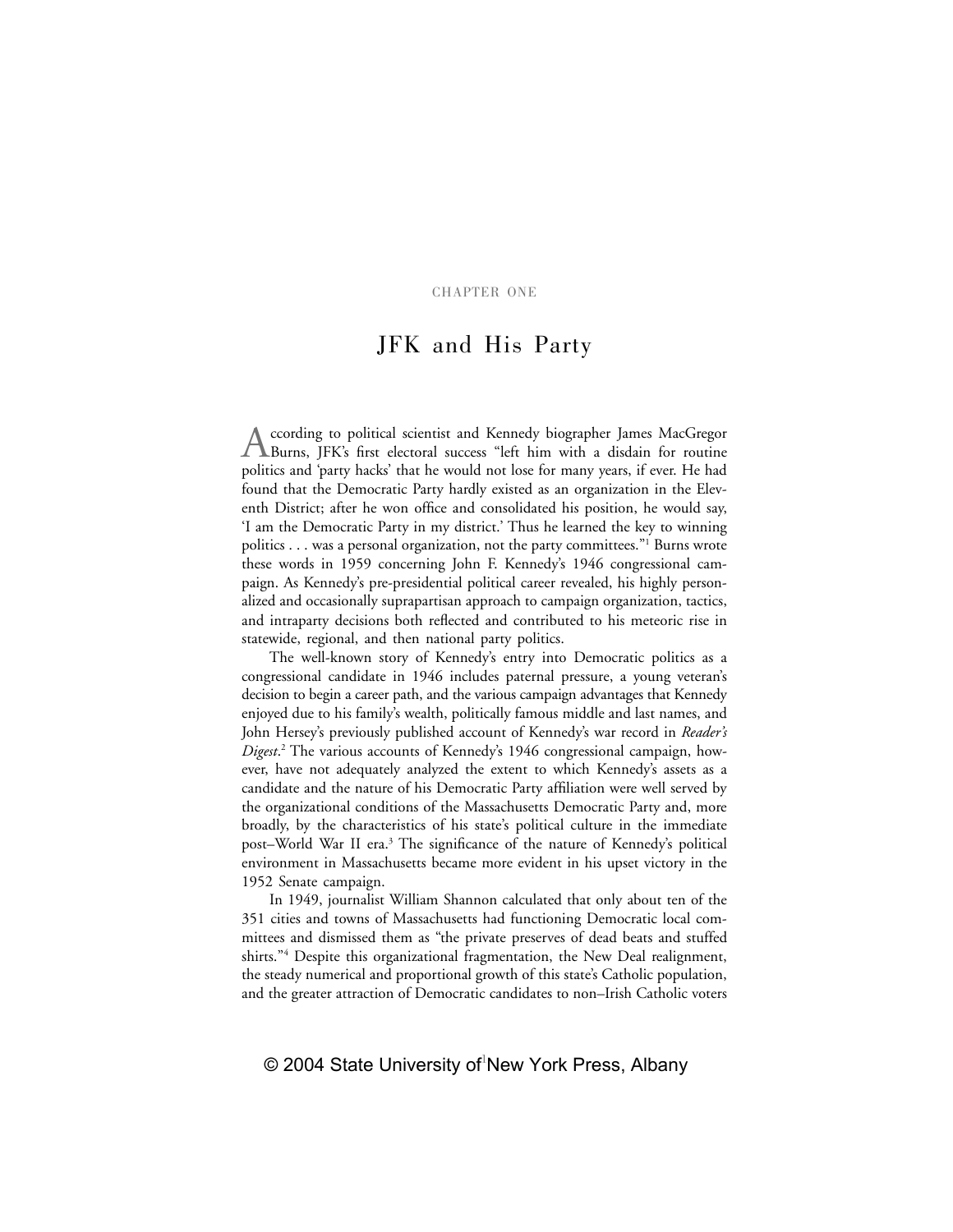made the Democratic Party of Massachusetts this state's majority party by 1946 in terms of voter registration and at least potential dominance in statewide elections.<sup>5</sup> Nonetheless, the better-organized, more cohesive Republican Party of Massachusetts continued to demonstrate its ability to frequently control both houses of the state legislature and equally compete with the Democrats for major statewide offices. It partially accomplished this by nominating multi-ethnic Republican slates and adopting moderately liberal "good government" positions on certain issues.<sup>6</sup>

Also, Massachusetts, like other nonsouthern states, experienced what political scientist David G. Lawrence described as a "mini-realignment" in voting behavior and party identification from 1946 to 1950.<sup>7</sup> During this period, a significant increase in split-ticket voting and weaker party identification occurred among normally Democratic voters primarily because of postwar affluence and an "increasingly Republican coloration to American foreign policy regarding Communism."8 This first mini-realignment was especially evident in the federal election results of 1952 when the Republicans won the presidency and control of both houses of Congress, despite the fact that 51 percent of Americans polled in 1952 identified themselves as Democrats and 29 percent as Republicans.<sup>9</sup> These percentages were virtually the same in 1948 when the Republicans lost the presidential election and control of Congress.10

In addition to the impact of this mini-realignment on Massachusetts's politics, the political culture of this state was becoming more varied and complex. Since the middle of the nineteenth century, Massachusetts' political culture developed two distinct value systems. According to political scientist Daniel Elazar, moralism, the first subculture, originated in the WASP, or Yankee, Puritan reformist values. By the late 1940s, this ethos was most clearly represented by the two liberal, patrician Republican senators from Massachusetts, Leverett Saltonstall and Henry Cabot Lodge, Jr.<sup>11</sup> Political scientists James Q. Wilson and Edward Banfield more specifically identified moralism as the ethos of "good government," which contributed to anti-machine, party-weakening reforms in Massachusetts during the Progressive era, such as nonpartisan local elections and office-column ballots.12

Political scientist Edgar Litt formulated a typology of this state's political culture. He identified four types of political cultures in Massachusetts based more on socioeconomic differences than ethnic and religious ones. They are: patricians, managers, workers, and yeomen. Even though he found that in the immediate postwar era, there were more Catholic managers and fewer Yankee yeomen, the Democratic Party still generally expressed Elazar's immigrant-based individualism while the Republican Party still embodied the good government ethos, or Yankee moralism.13 Duane Lockard and Neal Peirce likewise noted that despite the fact that more Catholics in this state became college-educated, suburban, middle-class, and white collar in the postwar era, many of them remained Democrats.<sup>14</sup>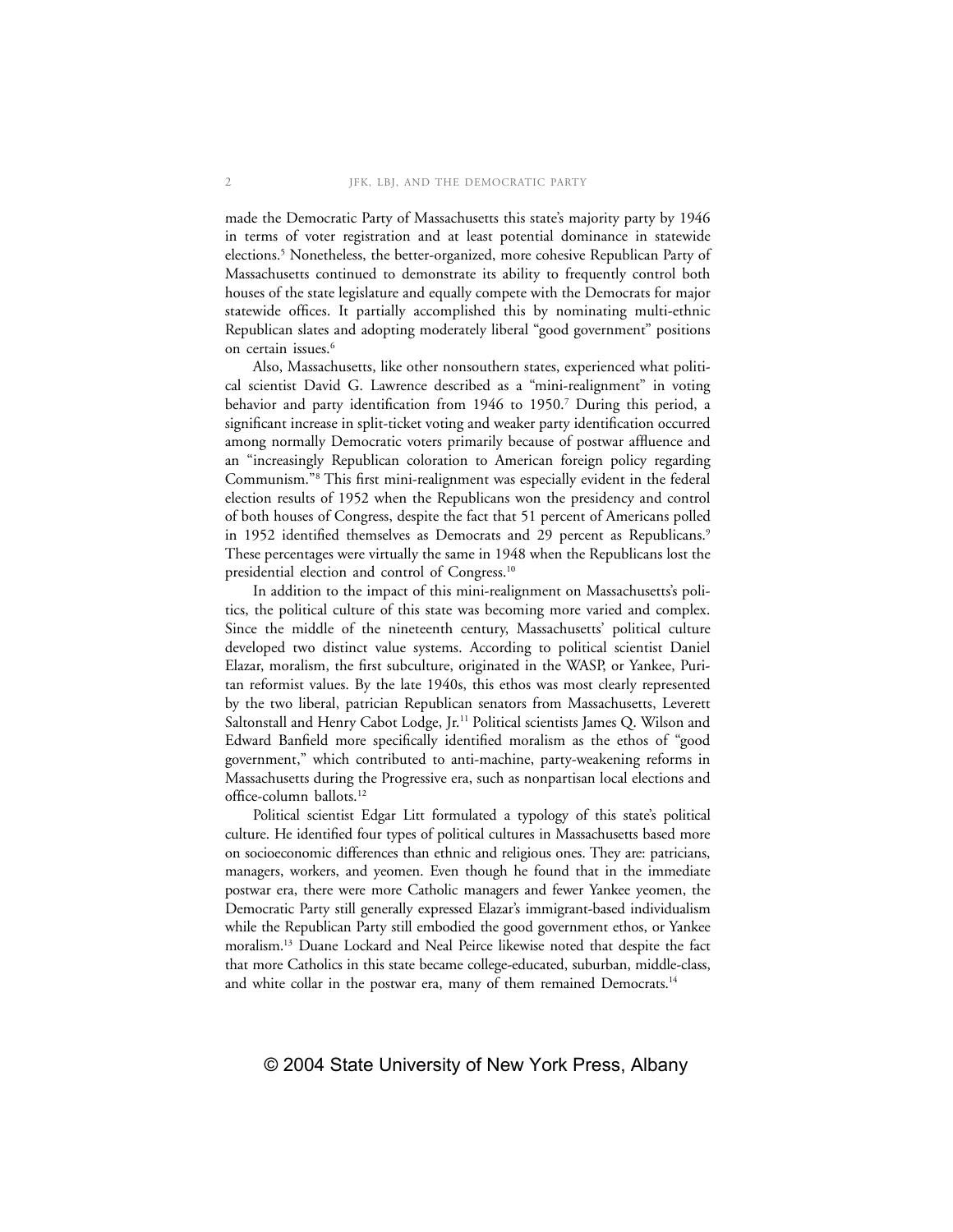These various characteristics of the immediate postwar political climate of Massachusetts provided the ideal environment for a political entrepreneur with John F. Kennedy's qualities. In particular, JFK's ideology, rhetoric, socioeconomic and educational background, and campaign tactics ideally positioned him to become the first Irish or "Green" Brahmin, that is, a Harvard-educated Catholic Democrat of inherited wealth who could personify and express the Yankee, patrician, good government ethos.<sup>15</sup> More broadly and theoretically, Banfield and Wilson noted that "the nationality-minded voter prefers candidates who represent the ethnic groups but at the same time display the attributes of the generally admired Anglo-Saxon model."16

This was a contrast to the image of David Walsh. Walsh was a conservative, isolationist Democrat who was the first Irish Catholic to be elected to the U.S. Senate from Massachusetts. Walsh was defeated for reelection in 1946 by Henry Cabot Lodge, Jr., a liberal, Brahmin Republican, partially because many younger, suburban Catholics voted for Lodge.<sup>17</sup>

Kennedy's voter appeal as an Irish Brahmin was not limited to younger, upwardly mobile, less partisan middle-class Catholics. It was, to the surprise and dismay of his Democratic opponents in his 1946 primary campaign, equally powerful among older, lower-income, urban "turf-bound" Catholics. The Democrats held a special primary in the Eleventh Congressional District because its most recent congressman, James M. Curley, was elected mayor of Boston in 1945. In sharp contrast to JFK, Curley was the prototype of the provincial Irish machine politician who clearly personified the immigrant ethos of individualism and blatantly appealed to ethnic, religious, class, and partisan differences throughout his colorful, controversial political career.<sup>18</sup>

Likewise, Mike Neville, former mayor of Cambridge, and John Cotter, an administrative assistant to Curley and his predecessor, challenged JFK in the primary by stressing their homegrown roots in and long service to the various working-class neighborhoods of the district. Neville and Cotter, JFK's most formidable opponents, and the other candidates portrayed Kennedy as a callow, silver-spooned carpetbagger with no demonstrated ability to represent and serve the district effectively.19

Although JFK's official residence in the district was a recently acquired, usually vacant apartment, his family had already established a well-known, lasting presence in the district. John F. "Honey Fitz" Fitzgerald, Kennedy's maternal grandfather, was a former mayor of Boston and had previously held this congressional seat. Fitzgerald and Curley had engaged in a bitter political rivalry. Less significantly, Patrick J. Kennedy, the future president's paternal grandfather, had been a state senator and ward boss whose constituency included several neighborhoods in the Eleventh District.<sup>20</sup>

Kennedy also benefited from the advice and campaign management of aides and allies who understood this district and its unusually parochial, often familycentered ward politics well. Joe Kane, a Kennedy cousin and professional political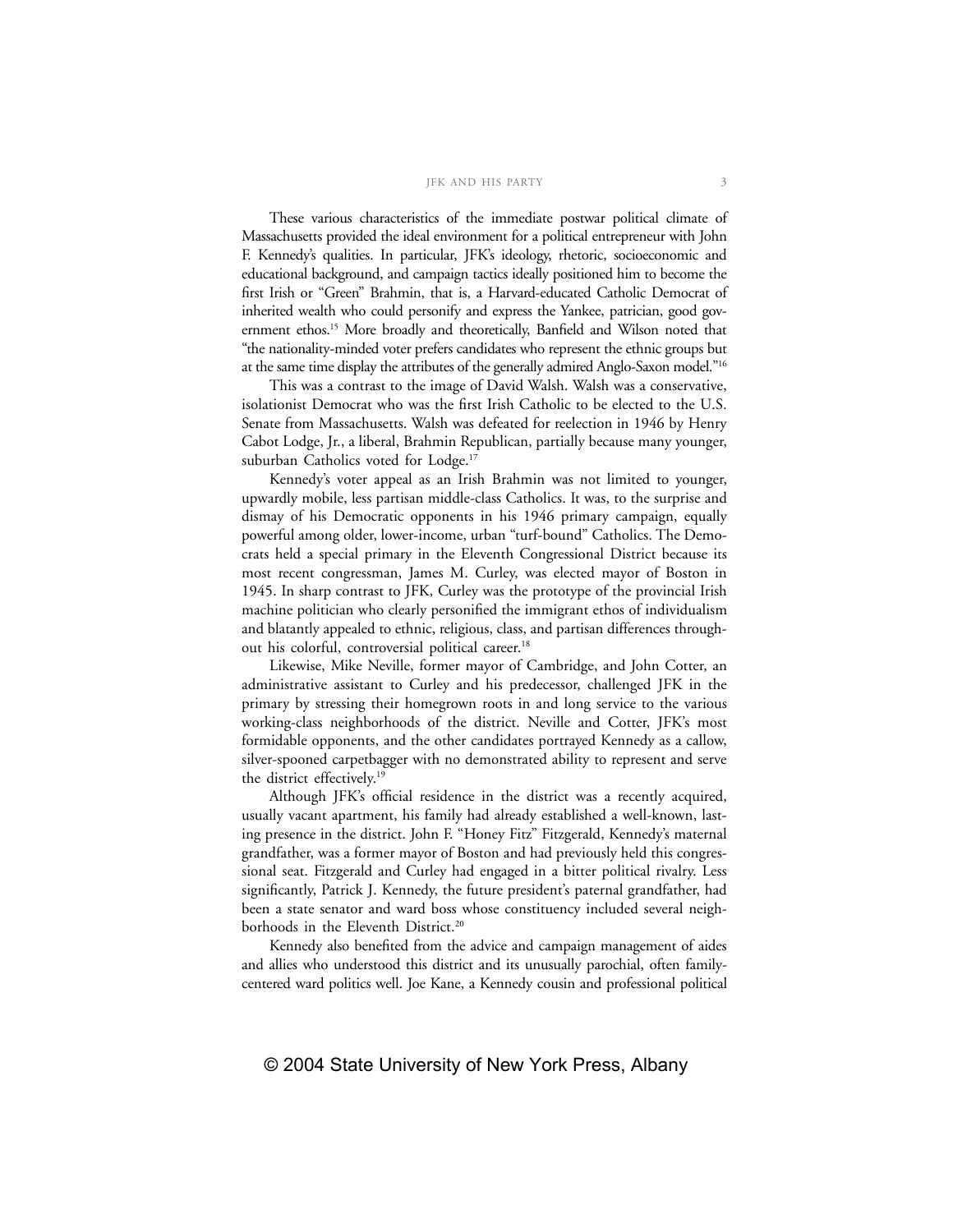consultant familiar with this district's politics, Mark Dalton, a speechwriter for JFK, and David F. Powers, a young veteran experienced in the politics of Charlestown, a major, rather xenophobic community in the Eleventh District, were Kennedy's three top campaign aides. They were careful to ensure that Kennedy quickly familiarized himself with the leading religious, ethnic, labor, and veterans' organizations of the district and with its numerous economic problems and needs, especially those pertaining to public housing and its large number of longshoremen.

In a 1964 interview, however, Mark Dalton claimed that the real campaign manager was Joseph P. Kennedy.<sup>21</sup> The candidate's father was both famous and infamous among Massachusetts' Democrats for his abrasive personality and efforts to buy political influence through his fortune.<sup>22</sup> Richard J. Whalen, a biographer of Joseph P. Kennedy, noted that by promoting his son as a war hero, the elder Kennedy used free newspaper and magazine publicity to supplement "the most elaborate professional advertising effort ever seen in a Massachusetts Congressional election."23 Joe Kennedy was aware, though, that he still attracted controversy due to allegations that as ambassador to Great Britain he was an isolationist and an appeaser. He was careful to avoid attracting publicity to himself.

Thus, there were actually two dimensions in JFK's 1946 primary campaign. The first was the lavishly financed, behind-the-scenes campaign supervised by Joe Kennedy. He fully exploited his political, Hollywood, business, and media connections to promote his son's candidacy through newspaper and magazine articles, billboards, radio commercials, and motion picture ads at movie theaters. Thomas P. "Tip" O'Neill, Jr., then a state representative who succeeded Kennedy as the congressman in this district in 1952, estimated "that Joe Kennedy spent \$300,000 on that race, which was six times what I spent in a very tough congressional campaign in the same district six years later."24 The former ambassador even contacted the publisher of the *New York Daily News* to have public opinion polls conducted, a campaign tool previously unheard of in this district's political campaigns.25

The second dimension was the exhaustive, door-to-door campaign conducted by JFK and his army of volunteers, many of them young veterans, friends from Harvard, and young women. Combined with a well-organized schedule of coffee and tea parties where voters could meet the candidate, this dimension gave the Kennedy campaign an image of youthful, idealistic amateurism. But, in organizing the coffee and tea parties, the two dimensions of the campaign converged. Women in the district were provided with the refreshments, china, and other necessary items for hosting parties for Kennedy. They were also paid \$100 each for "cleaning" expenses.

Although *Look* magazine referred to John F. Kennedy as a "fighting conservative," he did not elaborate on his ideology during his primary and general election campaigns in 1946.<sup>26</sup> Like his opponents in the Democratic primary, he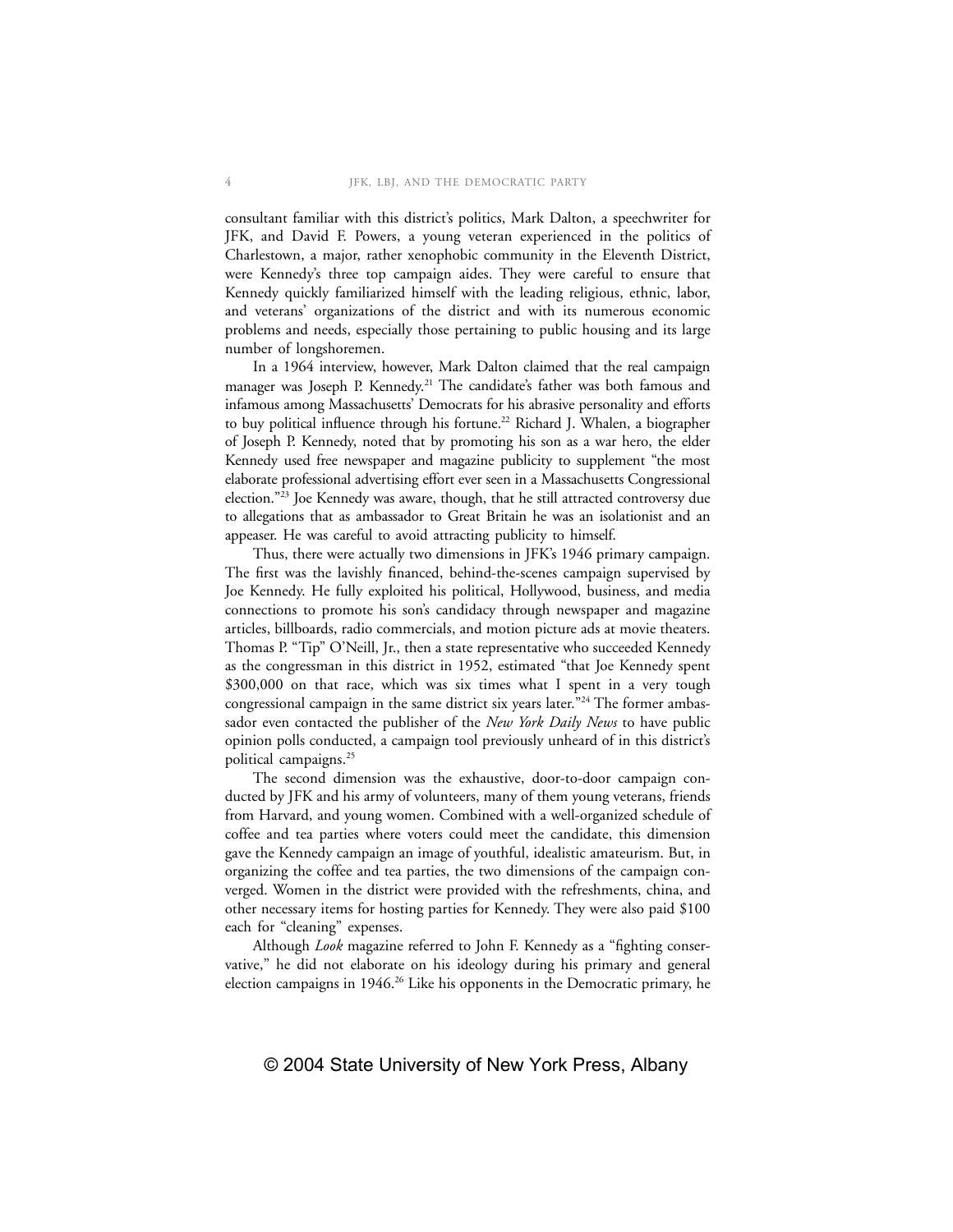emphasized bread-and-butter liberalism, especially support for public housing, a higher minimum wage, and improved veterans' benefits.<sup>27</sup> Kennedy, however, was careful not to identify himself as a liberal. This lack of a clear, self-defined ideology characterized Kennedy during his congressional and Senate career. His campaign image was that of an ideologically undefined war hero and celebrity from a family widely perceived as the "aristocracy" of the Irish in Massachusetts. This served Kennedy well in an economically liberal yet socially conservative and militantly anti-Communist district.<sup>28</sup>

Kennedy's intellectual interest in politics was much greater in foreign policy than in domestic policy.29 Thus, his few profound campaign speeches focused on foreign policy, especially the rebuilding of Western Europe and the containment of Communism. But except for the specific issue of loan legislation to aid Great Britain, Kennedy still spoke in terms of generalities on foreign policy. In an interview with the Harvard *Crimson*, Kennedy stated that the major issue facing the United States was "the struggle between capitalism and collectivism, internally and externally."30 The ominous, martial tone of this excerpt echoed a concluding statement in Kennedy's first book, *Why England Slept*. "We can't escape the fact that democracy in America, like democracy in England, has been asleep at the switch. If we had not been surrounded by oceans three and five thousand miles wide, we ourselves might be caving in at some Munich of the Western World."<sup>31</sup> As a congressman, JFK would occasionally express strident criticism of the Truman administration's foreign policy in his roll-call votes and Churchillian "Munich lesson" rhetoric.

But the real "issue" in this 1946 primary campaign was John F. Kennedy. His opponents repeatedly, and sometimes imaginatively, portrayed him as an inexperienced, spoiled playboy whose actual residence was in Florida or Manhattan, not the Eleventh District. Mike Neville, one of JFK's most prominent opponents, wore a ten-dollar bill attached to his shirt pocket and referred to it as a Kennedy campaign button.<sup>32</sup> Joseph Russo, a Boston city councilor and another congressional candidate, bought newspaper advertising accusing Kennedy of carpetbagging.<sup>33</sup>

The focus, though, of Kennedy's opponents on his privileged background and family fortune seemed to enhance, rather than diminish, his celebrity appeal to many voters, especially women. Often accompanied by his sisters and mother in a reception line, Kennedy greeted thousands of well-dressed women eager to meet him and his family. Patsy Mulkern, a precinct worker for Joe Kane, noted that the sharp increase in business for hair stylists and dressmakers in the Eleventh District indicated how heavily attended Kennedy's coffee and tea parties were.<sup>34</sup> Journalist Francis Russell later wrote, "After a half a century of oafishness . . . this attractive, well-spoken, graceful, witty, Celtic, Harvard-bred and very rich young man was what every suburban matron would like her son to be. In fact, many of them came to see Jack as their son."35

## © 2004 State University of New York Press, Albany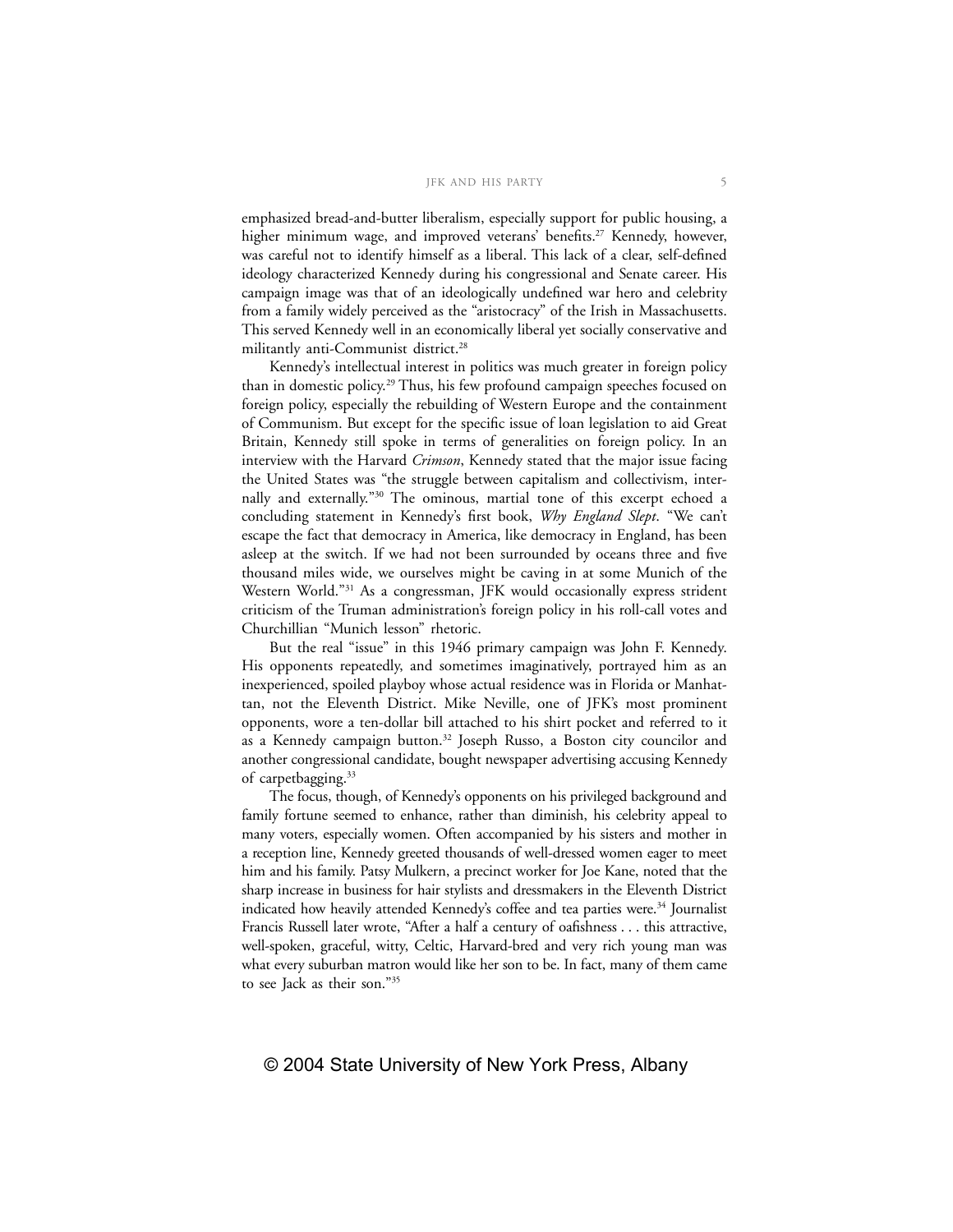Primary day, June 18, 1946, was rainy. The Kennedy campaign was careful to provide enough cabs and other hired automobiles to drive many of its targeted voters to the polls. Nonetheless, turnout was light. About 30 percent of the registered voters cast ballots.<sup>36</sup> In a ten-candidate field, Kennedy won the Democratic nomination with 40.5 percent of the votes. He received nearly twice as many votes as his closest rival, Michael Neville.<sup>37</sup>

Since victory in the Democratic primary was tantamount to election in this district, Kennedy's general election campaign was more relaxed and subdued, despite the anticipated Republican sweep of the 1946 midterm elections. The most common Republican campaign slogan, "Had Enough? Vote Republican," originated in Massachusetts. Confident of victory by a wide margin in November, Kennedy devoted several speeches to the nature of his party affiliation. In an August 21, 1946, address to the Young Democrats of Pennsylvania, he stated, "The philosophies of political parties are hammered out over long periods—in good times and in war and in peace. . . . From the days of Andrew Jackson the Democratic Party has always fought the people's fight, (sic) has always been the party that supported progressive legislation."38

Two months later, Kennedy gave a similar speech to the Junior League in Boston. He began his speech by blandly stating that, for him, as for "some 95 percent of this group here tonight," party affiliation was simply a matter of family inheritance.<sup>39</sup> JFK proceeded to speak in historical generalities about the policy and doctrinal contributions of such prominent Democratic presidents as Thomas Jefferson, Andrew Jackson, and Franklin D. Roosevelt. He concluded his speech by quoting John W. Davis, the conservative Democratic presidential nominee of 1924. " 'And do not expect to find a party that has always been right, or wise or even consistent; that would be scarcer still. Independent judgment and opinion is a glodious (sic) thing on no account to be surrendered by any man; but when one seeks companionship on a large scale, he must be content to join with those who agree with him in most things and not hope to find a company that will agree with him in all things.'  $\frac{1}{40}$ 

While this speech and his other previous and future speeches on party affiliation disclosed little or nothing about JFK's ideological identity, it is rather revealing that Kennedy included this particular quote from Davis. Kennedy implied a certain independence from the Democratic "party line" in Congress, which became especially pronounced during his early Senate years. The Democratic congressional nominee told an interviewer, "If you must tag me, let's make it 'Massachusetts Democrat.' I'm not doctrinaire. I'll vote 'em the way I see 'em."<sup>41</sup>

JFK's doctrinal vacuum and issue eclecticism worked well in 1946. He received 72 percent of the votes in the November election. Meanwhile, the Republicans of Massachusetts won nine of that state's fourteen U.S. House seats. They also now controlled both U.S. Senate seats since Republican Henry Cabot Lodge, Jr., defeated veteran Democratic Senator David I. Walsh by a margin of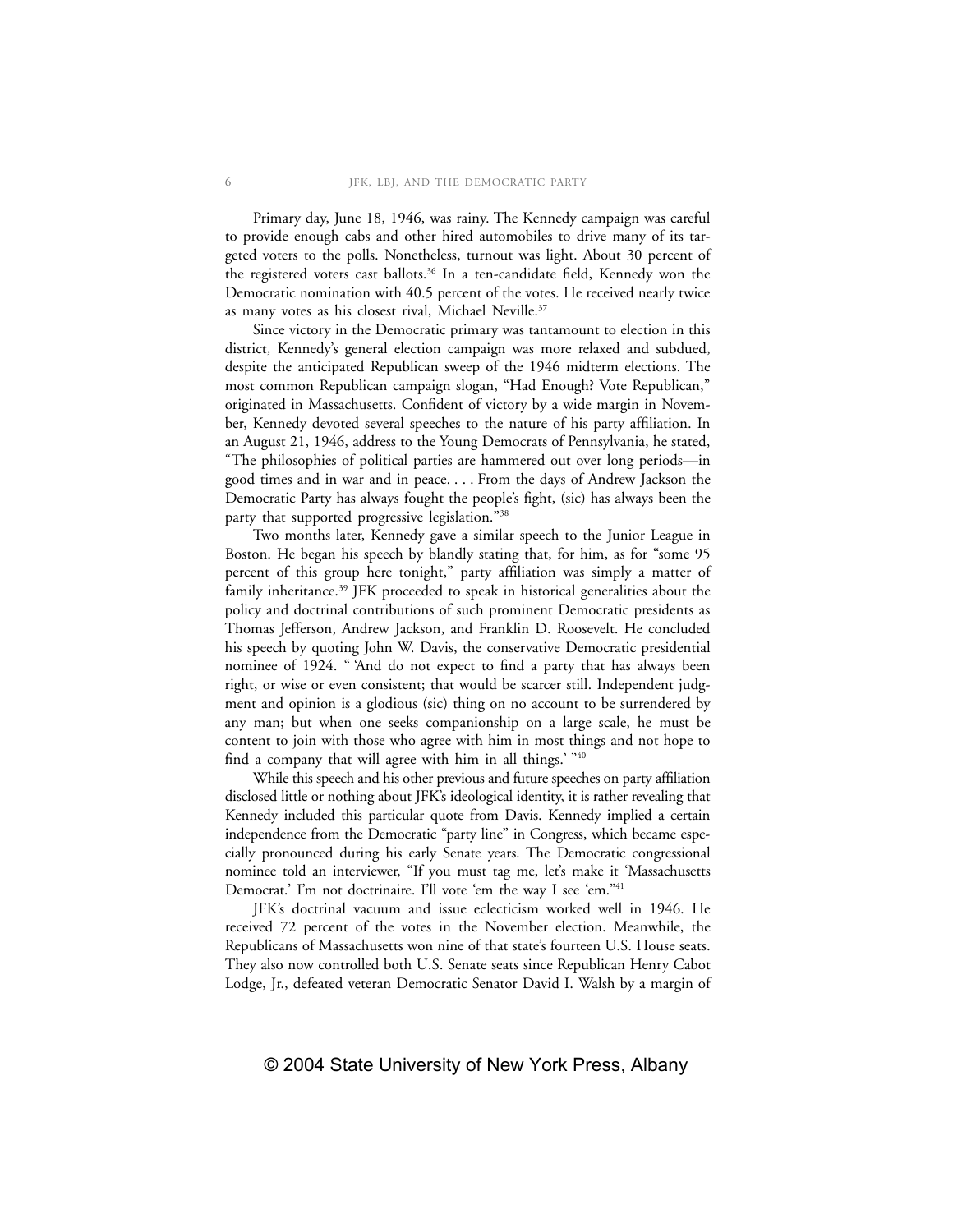20 percent. Likewise, incumbent Democratic Governor Maurice Tobin was defeated for reelection.<sup>42</sup> Throughout all of JFK's campaigns for the House and Senate, he performed distinctly better as a vote getter than most other Democratic nominees for major offices in Massachusetts. Kennedy's successful electoral performance was especially accentuated by the fact that he entered the House of Representatives in 1947 and the Senate in 1953 as a member of the minority party in each chamber.

JFK's six-year tenure in the House of Representatives was characterized by an often lackluster, unreliable attention to his legislative duties, especially his committee service. Kennedy's lackadaisical job performance especially irked John W. McCormack, the leading Democratic congressman from Massachusetts who served as House majority leader after the Democrats regained control of Congress in 1948. McCormack later clashed with Kennedy in 1956 over control of their state's Democratic committee and delegation to the 1956 Democratic national convention.<sup>43</sup>

JFK was careful to develop and maintain a high-quality staff in Massachusetts and Washington, DC, in order to provide responsive, effective constituency service during his House and Senate years. He was also careful to support most social welfare measures needed by his mostly working-class constituents, such as public housing and the Truman administration's proposal for national health insurance.44 Kennedy's safe seat provided him with the political security to distinguish himself as the only Democratic congressman from Massachusetts to refuse to sign a petition written by John W. McCormack urging President Harry Truman to pardon James M. Curley, the former congressman and mayor of Boston imprisoned for federal crimes.<sup>45</sup> JFK supported the McCarran Internal Security Act of 1950, which required the registration of Communist groups and increased the power of the federal government to deport subversives. It became law over Truman's veto.<sup>46</sup> Kennedy also opposed direct, comprehensive federal financial aid to parochial schools.<sup>47</sup>

Kennedy's independence from the typical voting patterns of other northern, urban Democratic congressmen was also evident in the reluctance and ambivalence of his opposition to the Taft-Hartley Act of 1947. As a member of the House Education and Labor Committee, JFK believed that some union leaders had used their power to call strikes excessively and irresponsibly in the immediate postwar years and was concerned about the infiltration of Communists in some unions. Kennedy submitted a one-man report to this committee accusing both management and labor of selfishness. Ultimately, though, he opposed the Taft-Hartley Act for being too restrictive toward labor unions.<sup>48</sup>

JFK's seat on this committee was an asset for developing and publicizing his most prominent and consistent intellectual and programmatic interest as a congressman—the development of staunch yet sophisticated policies to effectively oppose the spread of both domestic and foreign Communism. On this issue,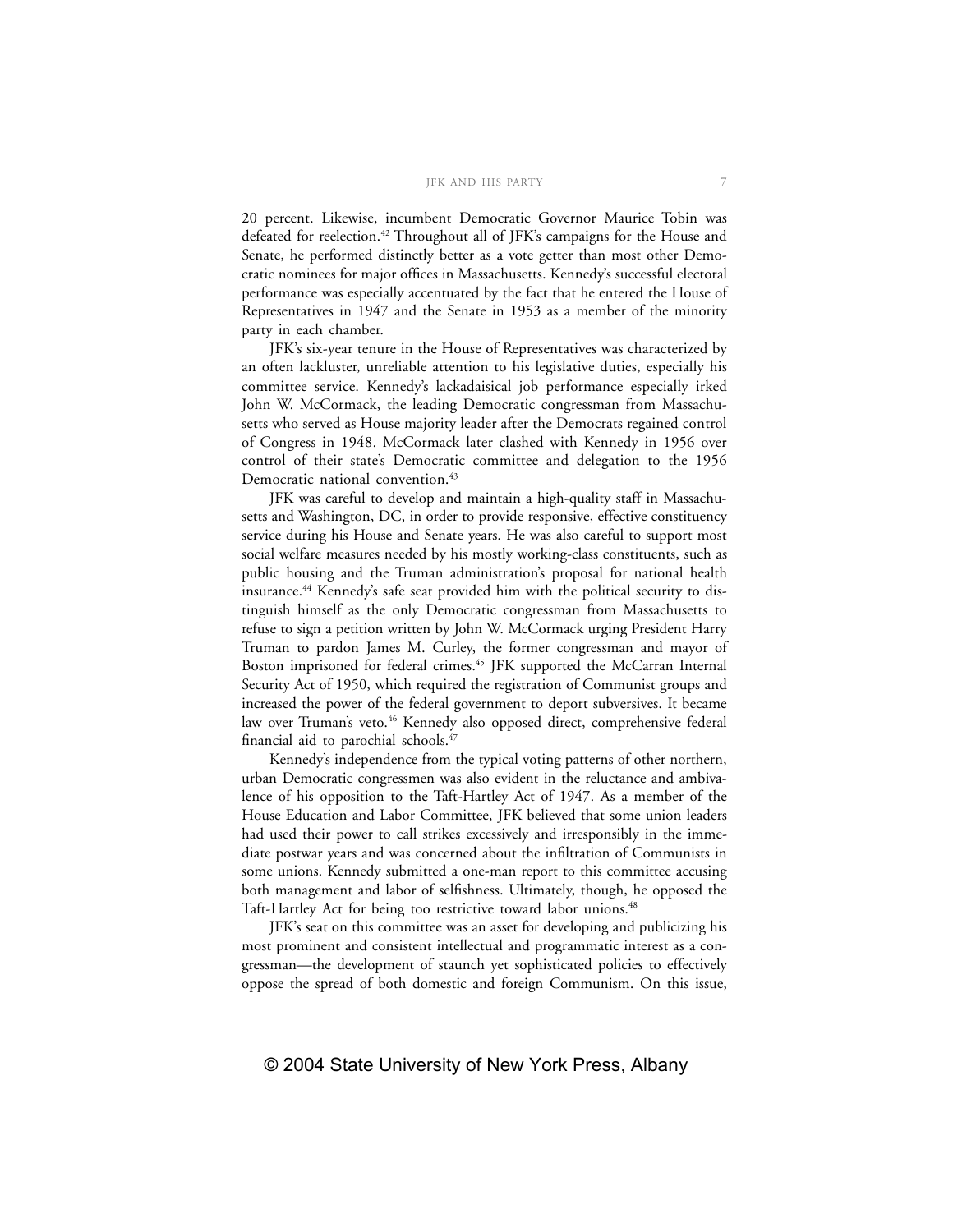JFK formed a cordial, constructive relationship with a fellow committee member, Republican Congressman Richard M. Nixon. While Nixon rose to national fame during his investigation of Alger Hiss, JFK had a similar yet more obscure experience investigating Harold Christoffel. Christoffel was a United Auto Workers (UAW) official suspected of instigating labor strife in 1941 as part of a plot by American Communists.

Although Christoffel was later tried, convicted, and imprisoned, civil libertarians were disturbed by Kennedy's aggressive questioning of the labor official and his hasty call for Christoffel's indictment.<sup>49</sup> Regarding the Christoffel case, a journalist referred to Kennedy as "an effective anti-Communist liberal" who "is more hated by Commies than if he were a reactionary."50 During JFK's 1952 Senate campaign, the candidate issued a press release praising a Supreme Court decision upholding Christoffel's conviction for perjury. JFK concluded this press release by stating, "The Communists, when I demanded that Christoffel be indicted, called (sic) 'Witch Hunter' but I knew I was right. Now everybody should know."51

With his hawkish anti-Communism and occasional efforts to reduce federal spending as the basis for his identification in his 1946 campaign as a "fighting conservative," Kennedy elaborated on his occasionally conservative rhetoric and policy behavior as he prepared for his Senate campaign.<sup>52</sup> He was especially outspoken in his criticism of Truman's foreign policy toward the anti-Communist Chinese nationalists. In a January 30, 1949, speech in Salem, Massachusetts, Kennedy denounced Truman and the State Department for contributing to the "tragic story of China whose freedom we once fought to preserve. What our young men had saved, our diplomats and our President have frittered away."53

JFK's eclectic conservatism on foreign policy and some economic issues, ambivalent liberalism on most social welfare and labor issues, and aloofness toward Democratic leaders in Congress and in Massachusetts, the Democratic National Committee (DNC), and Harry Truman's presidential party leadership were especially evident shortly before and during his 1952 Senate campaign.<sup>54</sup> Democratic Senator Edmund S. Muskie of Maine stated in 1966 that liberals and veterans' rights activists in Massachusetts "were disturbed" by Kennedy's "apparent determination to be independent of the 'regular' party organization."55 But, as political scientist James MacGregor Burns indicated, there was no meaningful "regular" Democratic party in Massachusetts. "The Democratic Party had become, more than ever before, less a unified organization than a holding company for personal organizations that often warred with one another more fiercely than with the Republicans."56

JFK recognized the need to develop a suprapartisan, personal organization on a statewide basis in order to successfully run for a statewide office. He began to speak regularly throughout Massachusetts in 1948 and more frequently after his 1950 reelection. The opportunistic nature of Kennedy's ideological, partisan,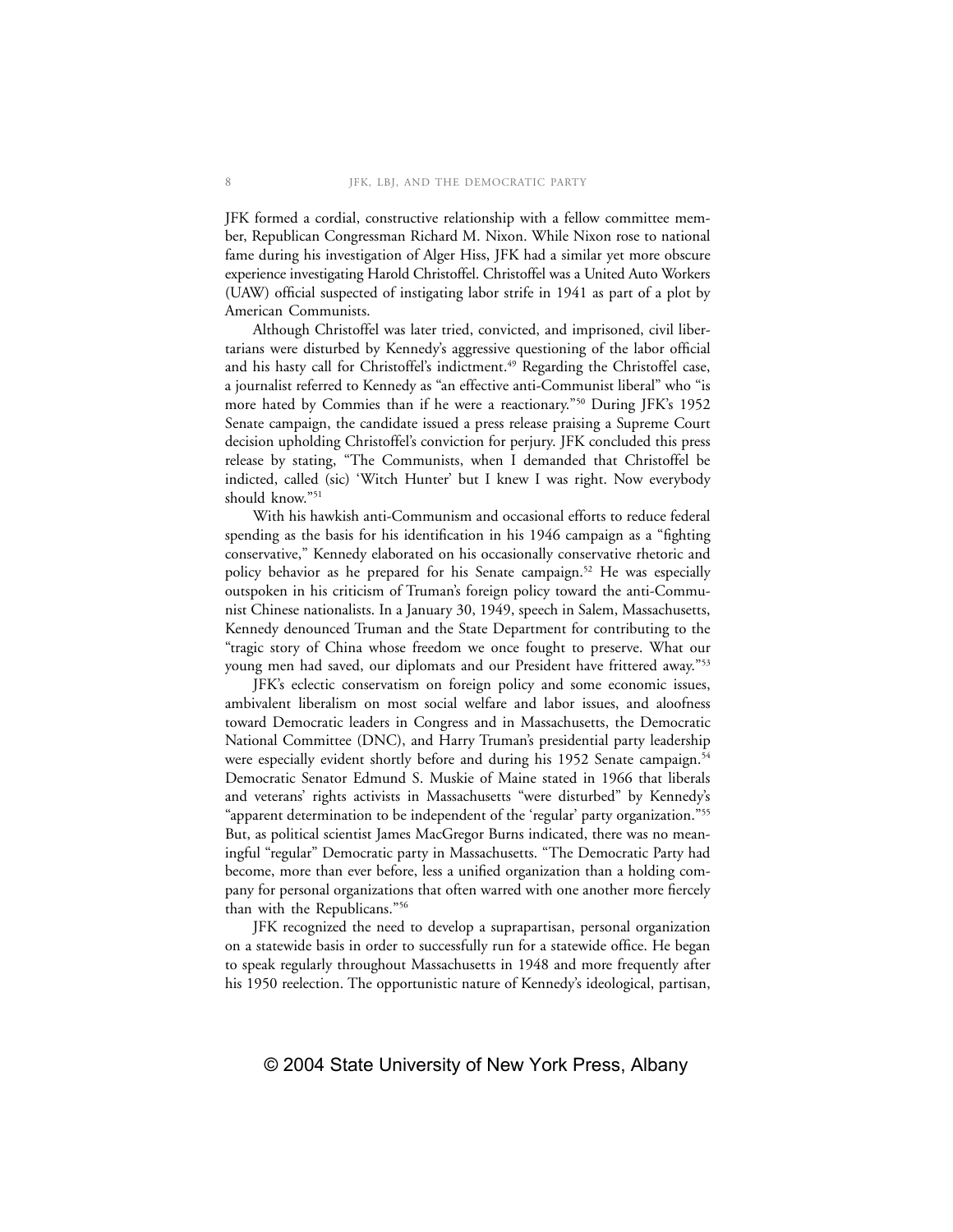and policy identity during this period was most succinctly yet clearly revealed in an address given at Harvard University on November 10, 1950. Among other opinions that he expressed, the congressman criticized the Truman administration's conduct of the Korean War and spoke favorably about Senator Joseph R. McCarthy's anti-Communist crusade and Republican Congressman Richard M. Nixon's defeat of Democratic Congresswoman Helen Gahagan Douglas.<sup>57</sup> According to several sources, including the memoirs of Thomas P. "Tip" O'Neill, Jr., and Nixon, JFK personally delivered a \$1,000 contribution to Nixon, and his father gave a total of \$150,000 to Nixon's Senate campaign.<sup>58</sup>

In another appearance at Harvard in late 1951, Kennedy disclosed that he definitely intended to run for the Senate in 1952 against the Republican incumbent, Henry Cabot Lodge, Jr.<sup>59</sup> The titular leader of the Massachusetts Democratic Party, Governor Paul Dever, posed a possible obstacle to JFK's ambition to become a senator. It was widely assumed among Massachusetts Democrats and in the media that Dever would run for the Senate in 1952 instead of reelection as governor.<sup>60</sup> Congressman Kennedy maintained the façade of being equally available for either of the two statewide offices. He confided, though, to historian and later White House aide Arthur M. Schlesinger, Jr., his preference for the Senate. "I hate to think of myself up in that corner office deciding on sewer contracts."61 Likewise, in 1946, Kennedy was relieved that he could begin his political career by running for a congressional seat instead of for lieutenant governor.62 Developing his political career in Washington, DC, instead of in state government enabled JFK to separate himself from the intraparty conflicts and spoils of state government and exercise his intellectual interest in foreign policy.<sup>63</sup>

Shortly after a meeting between JFK and Dever, a Kennedy-Dever campaign organization was established in Boston.<sup>64</sup> This committee was chaired by John E. Powers, a well-known state senator from South Boston popular among party regulars, and its expenses were mostly covered by the Kennedy campaign. JFK avoided campaigning much with Dever. From JFK's perspective, the purpose of this committee was to nominally identify him with Dever's supporters, especially among party regulars who had long resented the fact that the Kennedys had rarely contributed much to the Democratic state and local committees.<sup>65</sup> The Kennedy campaign became aware that, except for Dever's most loyal allies in Boston, the governor was increasingly unpopular throughout Massachusetts. JFK was also aware of how popular Republican presidential nominee Dwight Eisenhower and, to a lesser extent, Senator Joseph McCarthy of Wisconsin were among Massachusetts voters later in his campaign. Kennedy was careful to limit rhetorically and visually identifying himself with President Truman, Democratic presidential nominee Adlai Stevenson, and Dever.<sup>66</sup>

The Kennedy-Dever campaign committee was one of the least important of the many committees that constituted JFK's campaign organization. The Kennedy campaign exploited state and federal campaign finance laws so that Joseph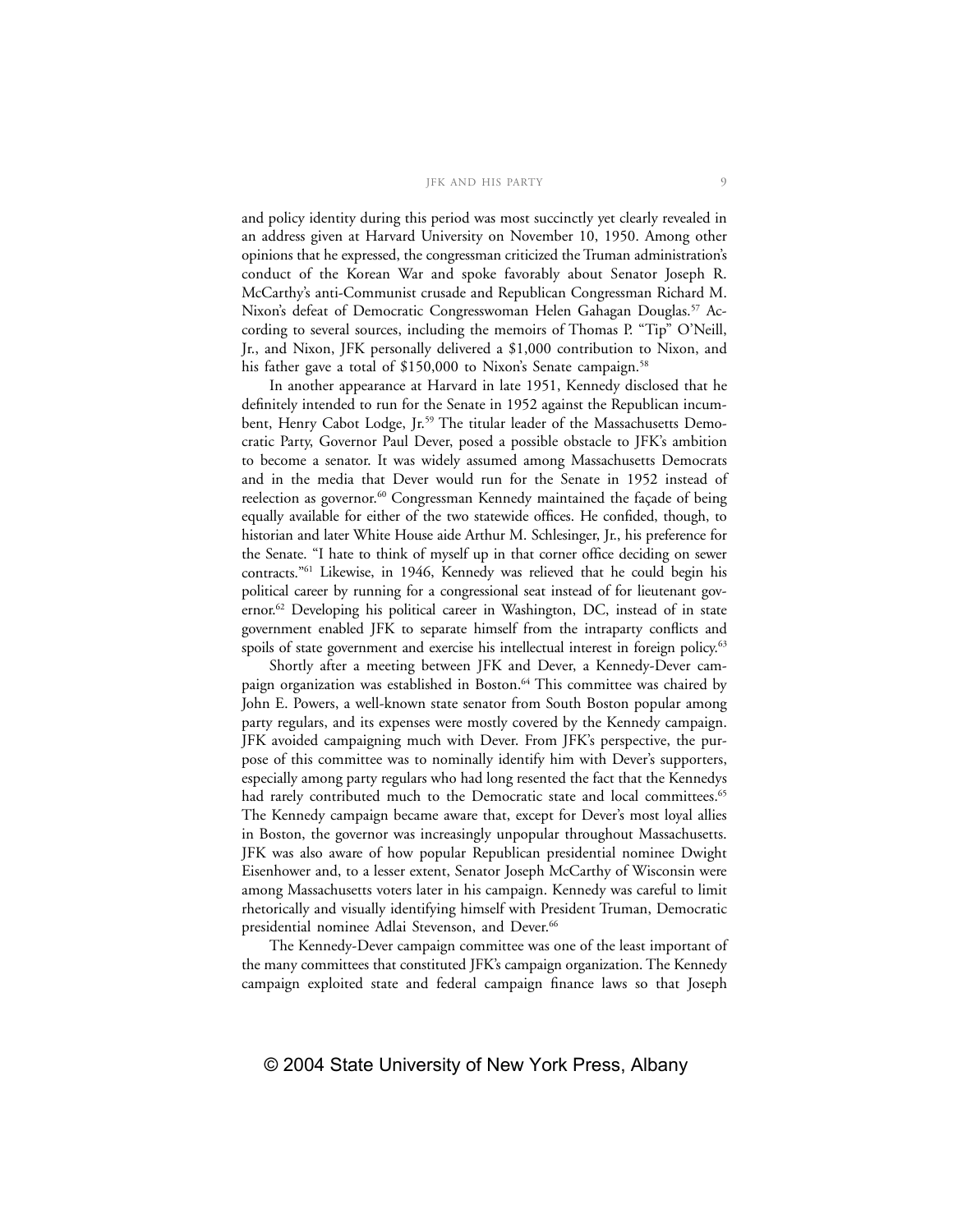Kennedy could spend heavily on it. Also, in order to conduct a truly independent, suprapartisan Senate campaign, a large, diverse network of Kennedy campaign organizations was created throughout Massachusetts.

As early as 1947, Congressman Kennedy had considered running for either governor or senator in 1948. JFK regularly spoke throughout Massachusetts during his House career in order to develop statewide name recognition, but he lacked a statewide organization.<sup>67</sup> While Joseph Kennedy privately developed the overall campaign strategy and provided seemingly unlimited funding, Robert F. Kennedy directly implemented this strategy and micromanaged its details. RFK created a statewide organization headed by 286 local campaign chairs known as "Kennedy secretaries."68

"Secretaries" signified that these local Kennedy campaign leaders were not necessarily part of regular Democratic committees. This distinction was especially important for local Kennedy committees in heavily Republican rural and suburban communities. Also, some of Kennedy's "secretaries" were independents and Republicans.

This terminology seemed to be more likely to attract a large number of previously apolitical women and less likely to antagonize local Democratic chairmen.<sup>69</sup> This connotation was compatible with the Kennedy campaign's effort to sharply increase voter registration in small and medium-sized cities outside the Boston area, especially among women and young adults. On election day, the percentages of registered voters casting ballots in these cities averaged 91 percent.<sup>70</sup>

The most dramatic, suprapartisan, and possibly bipartisan element of Kennedy's campaign organization was a committee entitled Independents for Kennedy. It was chaired by T. Walter Taylor. Taylor was a Republican businessman who helped to lead the effort of conservative Republicans in Massachusetts to nominate Senator Robert A. Taft of Ohio for president in 1952. In a letter to other pro-Taft Republicans, Taylor explicitly linked Taft to Joseph Kennedy. He also stated that he and other "Independents and Taft people" were "very happy at the privilege of bringing the Kennedy message to the people."71 Ironically, Joseph Kennedy had financially contributed to Henry Cabot Lodge, Jr.'s 1942 reelection campaign in order to spite Franklin D. Roosevelt by implicitly opposing Lodge's opponent, Democratic Congressman Joseph Casey. Casey was previously opposed in a Democratic senatorial primary by John "Honey Fitz" Fitzgerald.<sup>72</sup>

In addition to Taylor's committee, the Kennedys also generated the support or at least the nonvoting neutrality—of more anti-Lodge, pro-Taft Republicans in Massachusetts through the editorial endorsements of two pro-McCarthy, anti-Lodge publishers. Basil Brewer, a staunch Republican, was outraged by Lodge's aggressive support for Eisenhower against Taft at the 1952 Republican national convention. Moreover, in June 1951, General Douglas MacArthur told Joseph Kennedy that Lodge "was strictly a pro-Trumanite on foreign policy" and was increasingly alienating conservative Republicans.<sup>73</sup>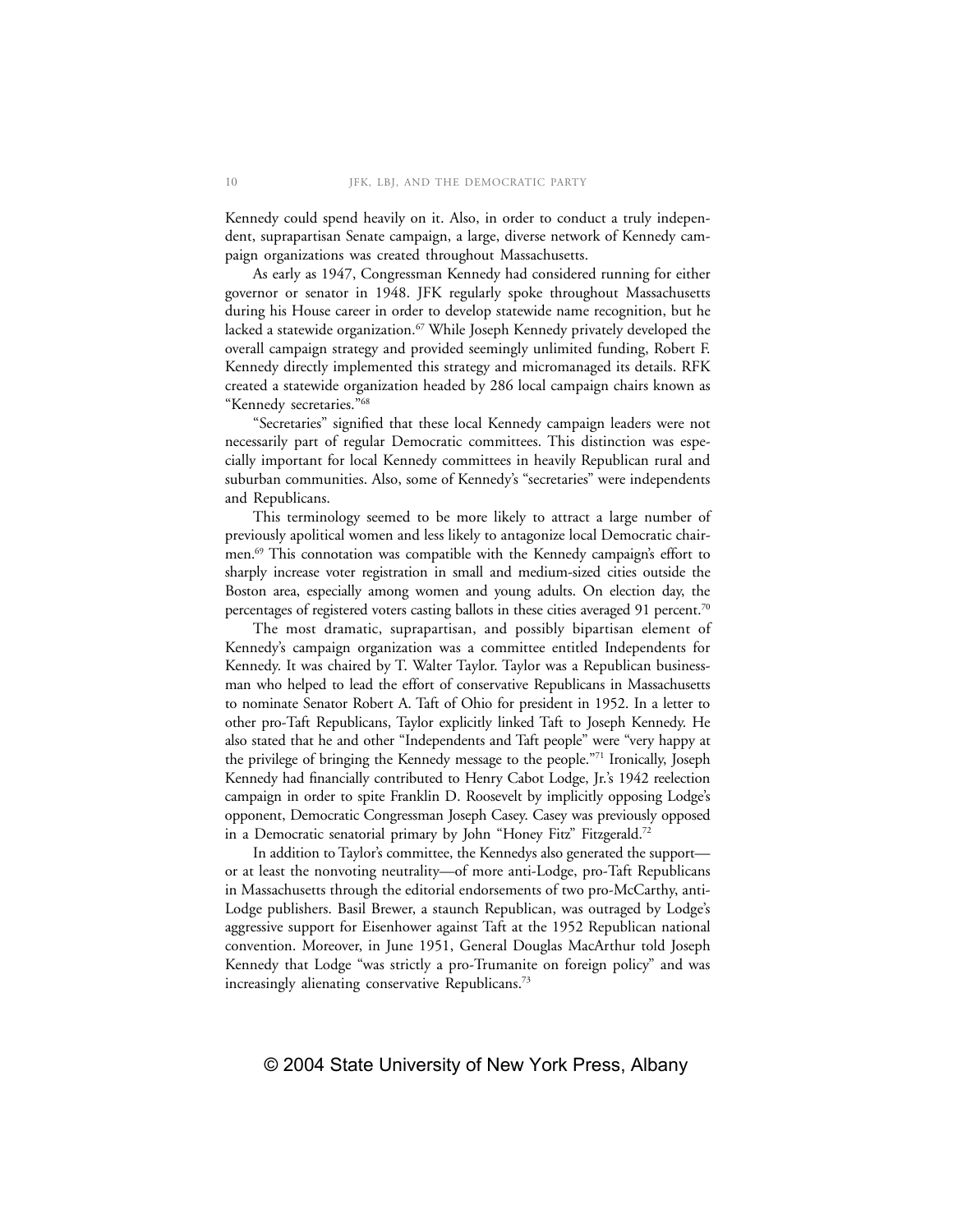Brewer owned newspapers on Cape Cod and in New Bedford in southeastern Massachusetts. Like the rural areas of western Massachusetts, this region's mostly WASP small towns usually provided huge margins of electoral support for Lodge or any Republican nominee. Brewer praised JFK as a more effective anti-Communist than Lodge. Endorsed by Brewer, JFK carried New Bedford by approximately 21,000 votes and greatly reduced Lodge's support in heavily Republican small towns.74

As Congressman Kennedy attacked Lodge for being too soft and ineffective against Communism, his campaign still feared the prospect of Senator McCarthy suddenly traveling to Massachusetts to personally endorse Lodge.<sup>75</sup> Such an appearance might generate the winning margin of votes for Lodge from previously undecided, pro-McCarthy Democrats and Republicans. While a joint McCarthy-Lodge appearance was never held in Massachusetts, Kennedy received the endorsement of the *Boston Post*. <sup>76</sup> John Fox, its publisher, was not a Republican activist like Brewer. But he was even more stridently pro-McCarthy than Brewer. He purchased this newspaper in 1952 primarily to advocate his militant anti-Communism and criticism of Truman's foreign policy.

Fox had intended to endorse Lodge, but Brewer's intervention, and, possibly, the loan that he later received from Joseph Kennedy, persuaded Fox to endorse JFK.77 With the *Boston Post*'s readership concentrated among pro-McCarthy, split-ticket Catholic Democrats, Fox's endorsement helped to further solidify and unite Catholic electoral support for Kennedy. Unfortunately for Lodge, the more cerebral, influential, widely circulated, Brahmin-owned *Boston Globe* remained neutral in the Senate race.

While Kennedy and his media backers relentlessly attacked Lodge from the right, JFK also lambasted Lodge from the left on domestic policy, especially the Taft-Hartley Act.78 On such social welfare issues as public housing, minimum wages, Social Security coverage, and federal aid to education, JFK's and Lodge's legislative records were similarly liberal. But Lodge had voted for the Taft-Hartley Act. JFK, however grudgingly, had voted against it and had cordially yet eloquently debated it with Congressman Richard M. Nixon in Pennsylvania in 1947.<sup>79</sup>

Before labor audiences throughout Massachusetts, JFK repeatedly used the Taft-Hartley Act to exaggerate and dramatize his policy differences with Lodge and to excoriate Lodge for not doing enough to prevent the increasing migration of manufacturing jobs, especially in the textile and shoe industries, from Massachusetts to the South.80 In particular, JFK blamed the right-to-work provision of this law for giving the South an unfair advantage over Massachusetts in labor costs. Kennedy then used this as the basis for other votes on economic issues in which Lodge allegedly failed to serve his constituents.<sup>81</sup> Despite JFK's chronic absenteeism from his own congressional district and poor attendance record in Washington, his most widely used campaign slogan was that he would more faithfully and diligently serve the policy interests of Massachusetts in the Senate than Lodge had.<sup>82</sup>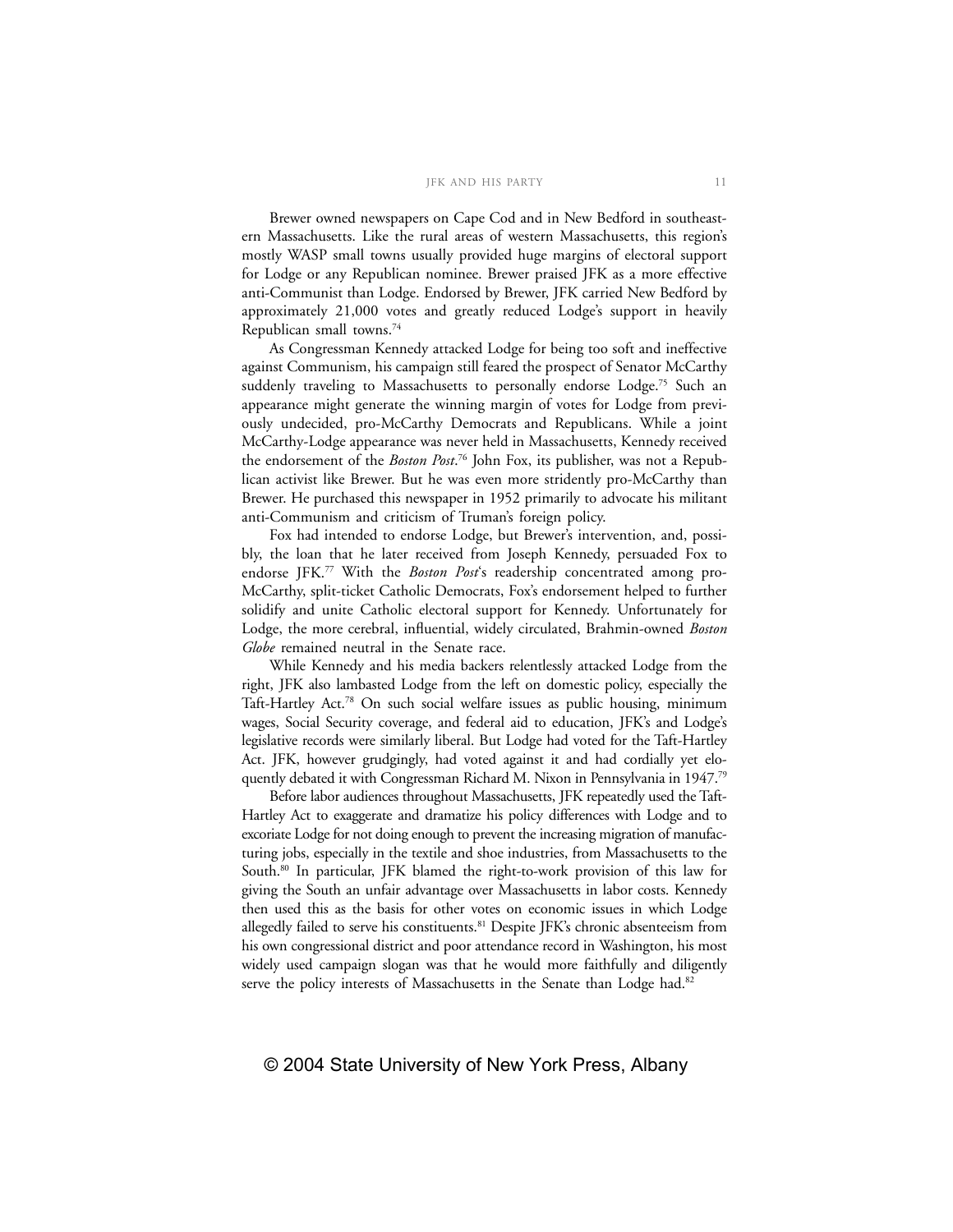Another dimension of the Kennedy campaign was social, virtually apolitical, and issueless. Rose Kennedy, Joseph Kennedy's wife, her daughters, and daughter-in-law Ethel, RFK's wife, conducted heavily attended, well-advertised coffee and tea parties for women throughout the state. In particular, the Kennedys concentrated these parties in small to medium-sized cities outside the immediate Boston area where their campaign targeted voter registration and turnout drives. These parties highlighted the celebrity and aristocratic status of the Kennedy family, especially among Catholic women of all age cohorts and socioeconomic strata.<sup>83</sup> But the formality and dignity of the invitations and reception lines were especially attractive to working-class Catholic women. These often issueless, seemingly nonpartisan parties developed a large receptive audience of viewers for "Coffee with the Kennedys."84

"Coffee with the Kennedys" was one of several paid television programs financed by the Kennedy campaign. Consultants had previously coached JFK on the use of television, both in the use of free media, such as interviews on news programs, like *Meet the Press,* and paid media, such as call-in question-andanswer programs. Lodge, by contrast, spent far less on television advertising and often appeared stiff and uncomfortable when televised.<sup>85</sup> Two television stations in Boston reported that Kennedy spent about \$15,000 and Lodge about \$5,000 on television advertising.<sup>86</sup> Instead, Lodge emphasized the use of newspaper advertising which compared his voting and absentee records to JFK's.<sup>87</sup>

This advertisement, printed in every daily newspaper in Massachusetts, and Lodge's oratory criticizing the details of Kennedy's legislative record seemed to have little impact on the voters. In general, Lodge conducted a belated, hastily organized, lackluster reelection campaign with no clear, consistent strategy for counterattacks against Kennedy. He refused to indulge in the type of jeering accusations and ridicule about Joseph Kennedy's wealth and power used by Congressman Kennedy's Democratic primary opponents in 1946. The gentlemanly, dignified Republican tried to unite his Republican base, retain the support of Democrats and independents who had previously voted for him, and benefit from the coattails of Dwight Eisenhower. Eisenhower enjoyed a widening lead over Adlai Stevenson in the polls of likely voters in Massachusetts.<sup>88</sup> Lodge's rhetorical emphasis on the liberal, bipartisan nature of his foreign and domestic policy positions attracted few Democratic voters and further angered and alienated pro-Taft Republicans.<sup>89</sup>

Lodge refused to publicly request a campaign visit by Senator Joseph McCarthy, who had required that Lodge make such a request public. Lodge hoped that a televised, election rally with Dwight Eisenhower in Boston Garden would enable him to prevail. The enthusiasm of the crowds and strict television scheduling, however, prevented Lodge from introducing Eisenhower.

The 1952 election results in Massachusetts yielded a Republican sweep of the governorship, most of the state's U.S. House seats, most seats in both houses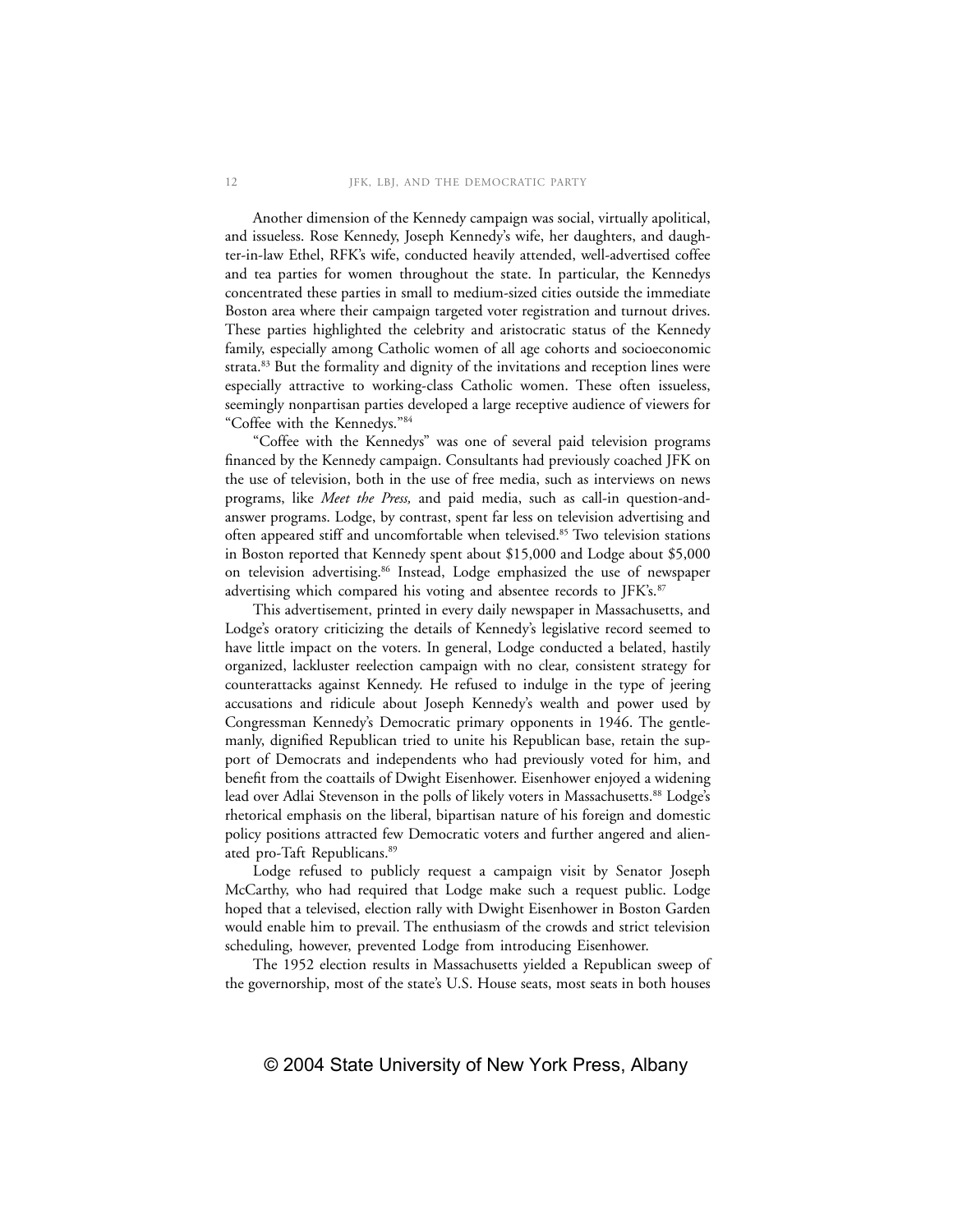of the state legislature, and the popular and electoral votes for president for the first time since 1924.

They also included a 91 percent voter turnout and an upset victory for John F. Kennedy. JFK received 51.4 percent of the votes in the Senate race and a winning margin of 70,737 votes.<sup>90</sup> Analysts of and participants in JFK's first Senate campaign have not agreed on one common factor for his victory. Was it the popularity of the tea parties with female voters, sophisticated use of free television coverage and television advertising, the opposition to Lodge from pro-Taft Republicans, possibly influenced by Brewer's and Fox's newspapers, JFK's issue portrayal of Lodge as both anti-labor and soft on Communism, or the absence of a personal endorsement of Lodge by Joe McCarthy?<sup>91</sup> What is more evident and less disputable is that JFK's family-based, suprapartisan network of campaign committees enabled him to attract votes through all of these factors. The Kennedy campaign located offices in remote, staunchly Republican small towns that had rarely, if ever, experienced the presence of active Democratic campaign offices. The Independents for Kennedy committee cultivated the electoral support, or at least the neutrality, of anti-Lodge, pro-Taft Republicans in the Senate race.

The sharing and financing of one committee in Boston with Governor Paul Dever appeased party regulars suspicious of the Kennedys, but this committee had no significant influence on Kennedy's campaign strategy. JFK carefully distanced himself from Dever's floundering campaign. Lawrence F. O'Brien, a Kennedy campaign aide from western Massachusetts, commented that "we would let the regulars do or die for Dever; our only hope was to build our own independent Kennedy organization, city by city, town by town, and, if possible, to build it without offending the party regulars."92 Kenneth P. O'Donnell and David F. Powers, two other Kennedy campaign aides, stated, "This was the first campaign for the U.S. Senate, incidentally, in which the candidate had a statewide organization with headquarters of his own in the various cities and towns."<sup>93</sup>

While this sprawling, decentralized network of campaign committees helped the Kennedy organization to actively campaign throughout the state, the actual strategy and tactics were privately orchestrated by Joseph P. Kennedy as de facto campaign chairman and publicly implemented by RFK as the official campaign manager.<sup>94</sup> In a 1967 interview, RFK bluntly stated, "We couldn't win relying on the Democratic political machine, so we had to build up our own machine."95 The large number and diversity of campaign committees with such innocuous, misleading, apolitical names as "Improvement of the Textile Industry Committee" and "Build Massachusetts Committee," were also used to receive and expend vast sums of money from the Kennedy fortune and from Joseph P. Kennedy's political allies and business connections. All of these Kennedy committees officially reported \$349,646 in expenditures to the Lodge campaign's official report of \$58,266.96

## © 2004 State University of New York Press, Albany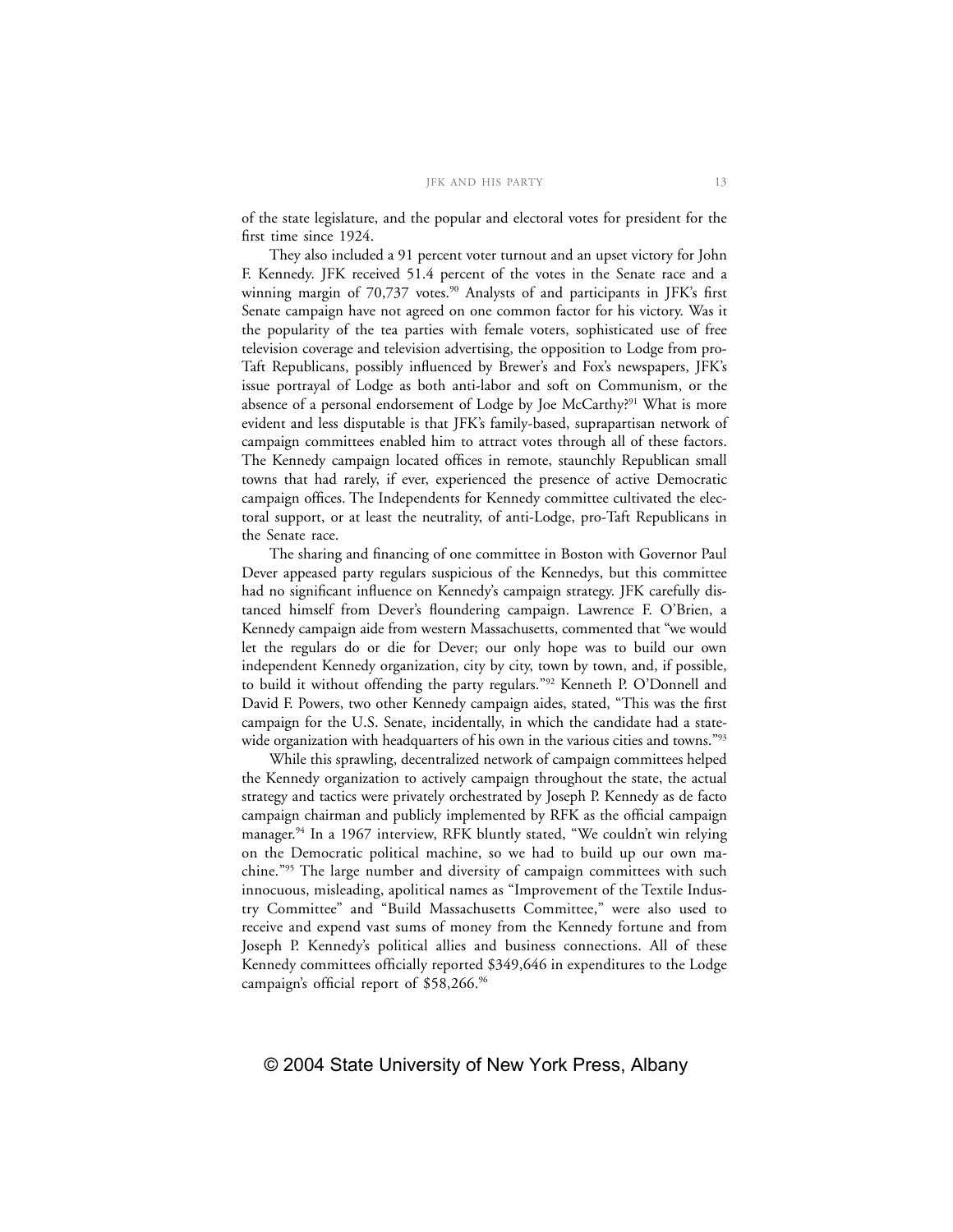But estimates of the actual amount spent by the Kennedy campaigns range from a half-million to several million dollars.<sup>97</sup> The officially reported figure does not include the funds spent on the extensive "pre-campaign" from 1947 until April 1952.<sup>98</sup> During this period, money was spent on polling and campaign operatives as Congressman Kennedy traveled and spoke throughout Massachusetts in order to strengthen his name recognition and help decide whether he would run for governor or senator in 1952 or further delay a statewide race. It also does not include the well-publicized contributions that the Joseph P. Kennedy, Jr. Foundation made to various religious and charitable institutions in Massachusetts.99 Finally, it is impossible to accurately calculate the invaluable labor and expertise for the Senate campaign provided by employees and associates of the nationwide Kennedy business interests.

The Kennedy campaign organization was so impressive and successful in 1952 that it was the basis for JFK's reelection campaign in 1958, in which he received a record-breaking 73 percent of the votes and, to a lesser extent, his 1960 presidential campaign.100 Within the politics of Massachusetts, JFK's victory in his 1952 Senate created, in effect, a new, enduring state party—the Kennedy party. Tip O'Neill, who was elected to JFK's congressional seat in 1952, later ruefully observed that the Kennedy organization "quickly developed into an entire political party, with its own people, its own approach, and its own strategies."101 Almost fifty years after JFK's 1952 Senate campaign, political scientist Lawrence Becker concluded that, in Massachusetts, "the state's royal family, the Kennedys, essentially constitute a separate political party of their own."102

The Kennedy party developed into more than a personal following during the 1950s and 1960s. It became a highly effective, suprapartisan political entity that included a polyglot of voting blocs ranging from socially conservative, lower-income, Catholic, straight-ticket Democrats to socially liberal, "good government," ticket-splitting, upper-income WASP Republicans.<sup>103</sup> Its seemingly unlimited finances, prestige, and "winner" status enabled it to attract the best pollsters, media experts, and other campaign professionals and academic advisors, as well as thousands of enthusiastic volunteers. The Kennedy party often either co-opted rival Democratic politicians through campaign contributions, endorsements, or patronage, or decisively defeated opponents in bitter intraparty conflicts. These tactics made even the most determined anti-Kennedy Democrats reluctant to challenge the Kennedy party.

With the Republican-owned *Chicago Tribune* proudly echoing *Look*'s 1946 labeling of JFK as a "fighting conservative," one of the first phone calls of congratulations that the Massachusetts Democrat received on the election night of 1952 was from Senator Lyndon B. Johnson of Texas.104 LBJ was currently serving as the Democratic majority whip of the Senate and soon became Senate minority leader because of the GOP's capture of the Senate. The thirty-five-yearold Democrat's unexpected triumph over a presumably secure liberal Republican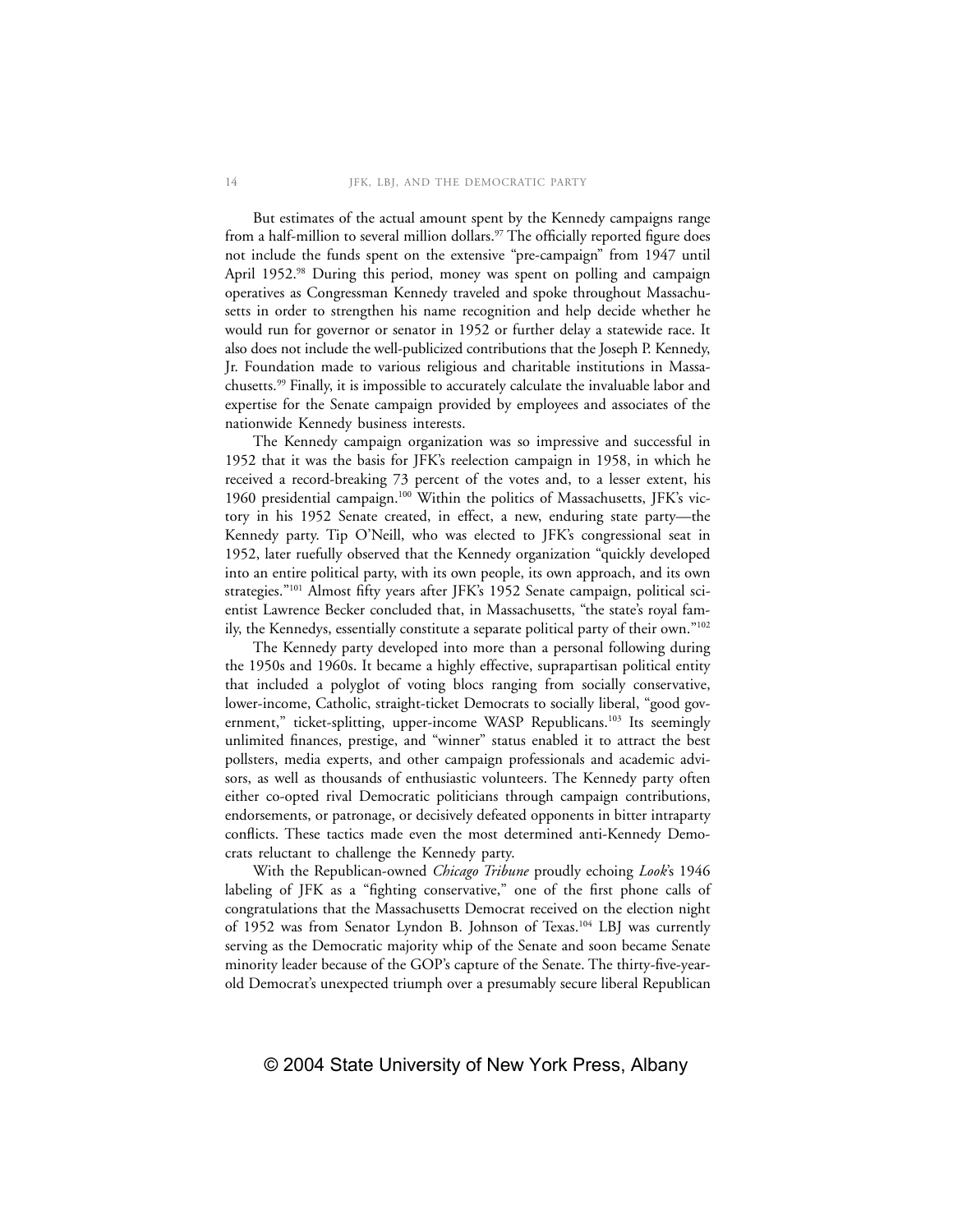incumbent closely associated with Eisenhower's candidacy was one of the few electoral successes for the Democratic Party in 1952.<sup>105</sup>

JFK's status as a freshman member of the minority party and one of a reduced number of nonsouthern Democrats actually benefited his already budding national ambitions. It made his frequent absences from the Senate floor and committee meetings seem less egregious, and his family's connection to Senator Joseph McCarthy less onerous as the increasingly controversial, beleaguered Wisconsin senator became primarily a burden and an embarrassment for the Republican majority of the Senate and the Eisenhower White House.106 In his role as Senate minority leader, LBJ's style and strategy sought to position himself as a pragmatic, nonideological, less partisan, national (rather than regional) legislative leader who compromised and cooperated with Eisenhower and the Republicans to develop and pass moderate, consensual legislation in both foreign and domestic policy.107

LBJ's legislative behavior increased JFK's freedom to stake out independent positions on certain policy issues. For example, Kennedy initially compiled a Senate record as a fiscal conservative who supported Eisenhower's budget cuts, especially for agricultural subsidies and federal water and power programs, favored by most Republicans and opposed by most Democrats in Congress.<sup>108</sup> Johnson's policy of increasing the number of less senior, nonsouthern Democrats assigned to major committees also helped JFK. Kennedy now attracted favorable national publicity, especially for his image as an enlightened centrist regarding the threat of Communist expansion in the Third World and labor relations reform later in the 1950s.<sup>109</sup>

Besides benefiting JFK's status in the Senate, LBJ's friendly, often preferential treatment of JFK until the late 1950s freed the Massachusetts Democrat to devote more time and effort to solidifying his domination of the Democratic Party of Massachusetts and developing a national reputation as a popular speaker at party functions and guest in televised news programs.<sup>110</sup> These intraparty activities further enhanced JFK's position and reputation at the national level. Kennedy was determined to lead and deliver a united Massachusetts delegation to Adlai Stevenson at the 1956 Democratic national convention in Chicago.

JFK waged a successful yet contentious effort to oust the current Democratic state chairman, William "Onions" Burke, and replace him with John M. "Pat" Lynch. Burke was a party regular from western Massachusetts and a close ally of John W. McCormack, a Democratic congressman from Boston and House majority leader.111 Earlier in 1956, Lawrence F. O'Brien provided JFK with a memo analyzing the importance of controlling the Democratic state committee "for the far more practical reason of self-preservation."112 In addition to McCormack, JFK had also developed a mutually suspicious rivalry for control of the state party apparatus with Democratic Governor Foster Furcolo.<sup>113</sup>

Before JFK could effectively project a televised appeal to fellow Democrats at the 1956 convention in Chicago and campaign throughout the nation for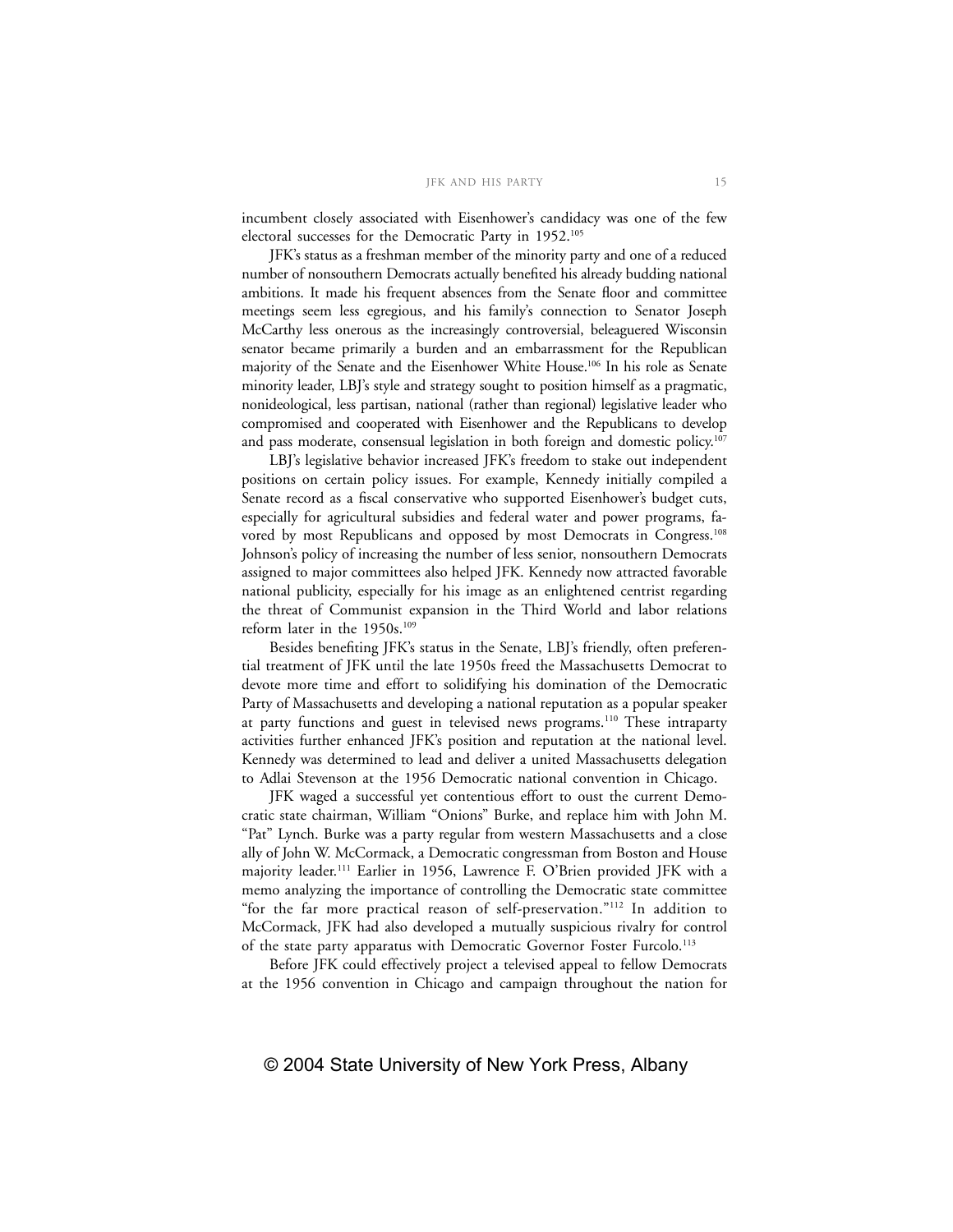Stevenson, he needed to ensure that his own state's delegates were united under his party leadership. In his conclusion, O'Brien ominously warned the Democratic senator, "It is not necessary to cite other examples of specific adverse affect (sic) of failure to accept leadership. . . . Certainly this alone could be disastrous to any person seeking national recognition within the Party."114 As the new Democratic state committee chairman, Pat Lynch was JFK's rubber stamp at the national convention. Lynch was also grudgingly acceptable to McCormack and Furcolo.<sup>115</sup>

From JFK's perspective, Chicago was an excellent site for the 1956 Democratic national convention. Joseph P. Kennedy owned the Merchandise Mart in Chicago. It was managed by one of his sons-in-law, R. Sargent Shriver, and they had cultivated a friendly political and business relationship with Mayor Richard J. Daley.116 With Daley's control of the largest bloc of Democratic delegates from Illinois and his machine's ability to "pack the galleries" and deter demonstrations by an opponent's delegates, JFK was later disappointed to learn that the Democratic National Committee chose Los Angeles, not Chicago, to host the 1960 Democratic national convention. Also, Chicago's location and time zone were conducive to coast-to-coast television broadcasts of the proceedings.

Having so far remained aloof from the Americans for Democratic Action (ADA), whose liberal activism was unpopular with party regulars and southern conservatives, JFK had been chosen by the DNC to narrate its campaign film, *The Pursuit of Happiness*, and by Stevenson supporters to nominate Adlai Stevenson for president. Kennedy was selected for both speaking roles partially because of his popular reputation as a guest speaker at party functions and his acceptability to a broad spectrum and variety of often conflicting Democrats.<sup>117</sup> Furthermore, the fame of JFK's best-selling book, *Profiles in Courage*, and Joseph P. Kennedy's influence with the film's producer, Hollywood mogul Dore Schary, also helped to secure the selection of JFK as its narrator.<sup>118</sup>

In dictating notes for his memoirs in 1963, JFK stated that in every political contest it was essential for him to begin campaigning earlier than his opponents.119 It was uncharacteristic, then, for JFK to reject his father's advice and suddenly compete for the Democratic vice-presidential nomination after Adlai Stevenson announced that he would let the convention select his running mate.<sup>120</sup> Stevenson had been previously warned by party leaders that his most likely running mate, Senator Estes Kefauver of Tennessee, was unpopular with southern conservatives for his moderate position on civil rights. Kefauver was also opposed by urban machine bosses for his televised committee investigation of organized crime that had revealed collusion between gangsters and local Democratic politicians during the Truman administration.<sup>121</sup> Stevenson disliked his former competitor for the presidential nomination. Some advisors believed that the convention needed to seriously and publicly consider the selection of a Catholic vice-presidential nominee in order to improve Stevenson's image with Catholic voters.<sup>122</sup>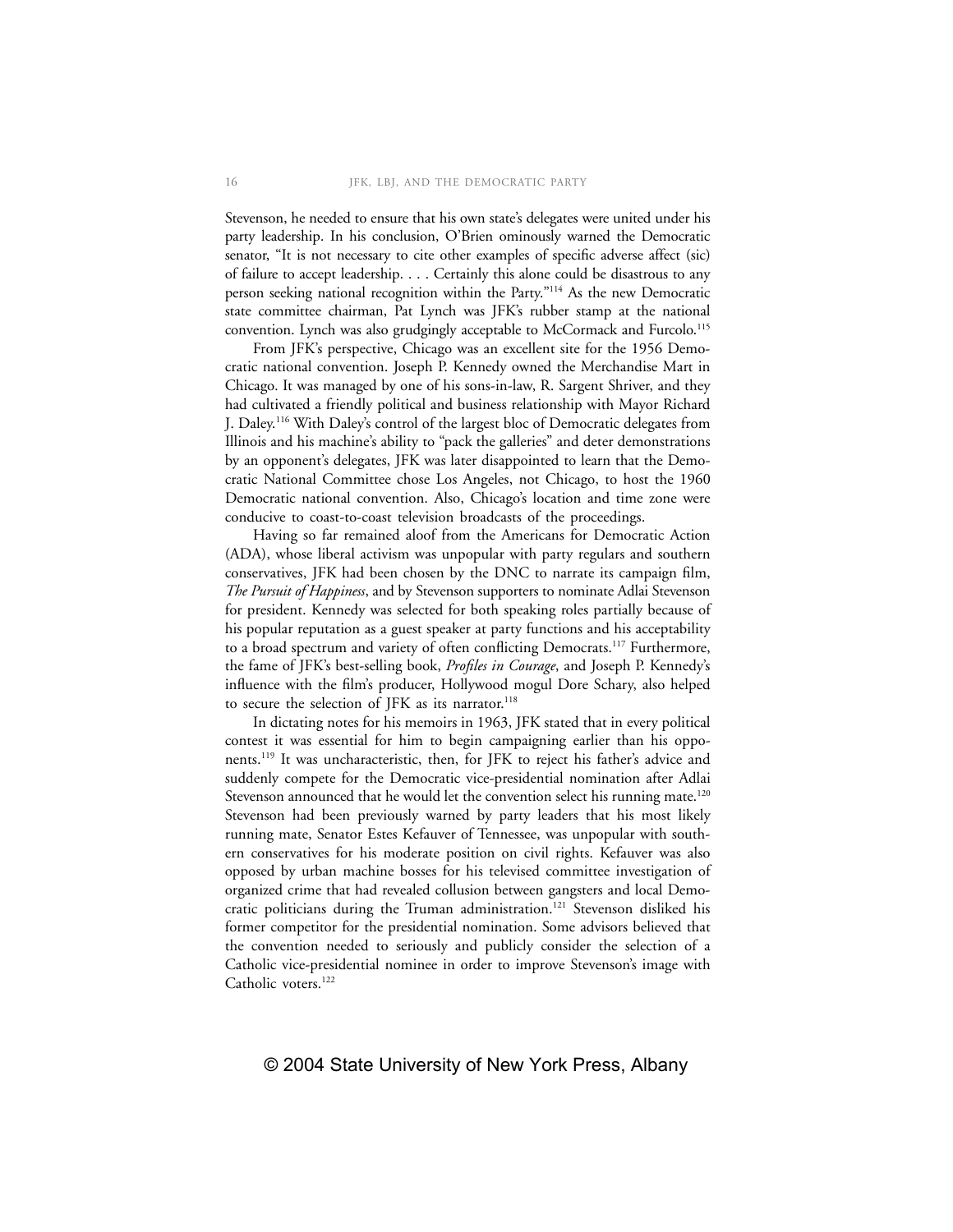With this unexpected opportunity, JFK, his staff, and family began to actively lobby delegates for the vice-presidential nomination. The results of the first ballot for vice-presidential nominee indicated that, except for JFK, the delegate support for the twelve candidates competing against Kefauver was mostly scattered among favorite-son candidates. What embarrassed Kefauver and further weakened his delegate strength was the fact that all thirty-two of his home state's delegates voted for his junior colleague from Tennessee, Senator Albert Gore, Sr.<sup>123</sup> With 687 votes needed for the Democratic vice-presidential nomination, Kefauver received  $483^{1\prime}_{2}$  votes to JFK's 304 on the first ballot. $^{124}$ 

On the second ballot, Senator Estes Kefauver was nominated for vice president by a close margin of 7551 /2 votes to JFK's 589.125 At one point in this process, Kennedy came within thirty-eight votes of being nominated for vice president. The greater significance of the second ballot's results was the broad, diverse regional, factional, and ideological distribution of delegate support for JFK.126 The Massachusetts Democrat received votes from almost all of the northeastern and Illinois delegates, all of the delegates from Georgia, Kentucky, Louisiana, Mississippi, South Carolina, Texas, and Virginia, and most of the delegates from Alabama and North Carolina.<sup>127</sup>

Impressed by the solid backing that he received from conservative, segregationist southern delegates, the New England Catholic senator told journalist Arthur Krock, "I'll be singing 'Dixie' the rest of my life."128 Determined to leave the delegates at the convention and the television audience a gracious impression, JFK told his fellow conventioneers that the spirited contest for the vicepresidential nomination "proves as nothing else can prove how strong and united the Democratic Party is."129 After JFK asked that the convention make Kefauver's nomination unanimous by acclamation, the convention responded with thunderous applause.

While JFK conducted a national speaking tour promoting the Stevenson-Kefauver ticket, RFK traveled with the Stevenson campaign as an observer in order to learn how to manage a presidential campaign.<sup>130</sup> RFK later admitted that he voted for Eisenhower in 1956 because of his disgust with the inefficiency and disorganization of Stevenson's campaign.131 With polls confirming the conventional wisdom that Dwight Eisenhower would be easily reelected, the actual, selfserving purpose of JFK's speaking tour was to convince the major Democratic power brokers that he was loyal and diligent to their party's presidential ticket. He also wanted to solidify his proven bases of delegate strength in the Northeast and South while cultivating Democratic activists elsewhere in the nation.<sup>132</sup>

Kennedy delivered a speech to the Young Democrats of North Carolina at the Robert E. Lee Hotel in Winston-Salem on October 5, 1956. The senator from Massachusetts dismissed Eisenhower's contention that the Republican Party was "the party of the future" oriented toward young Americans.133 Criticizing the dearth of young men in the Eisenhower administration and its policies, JFK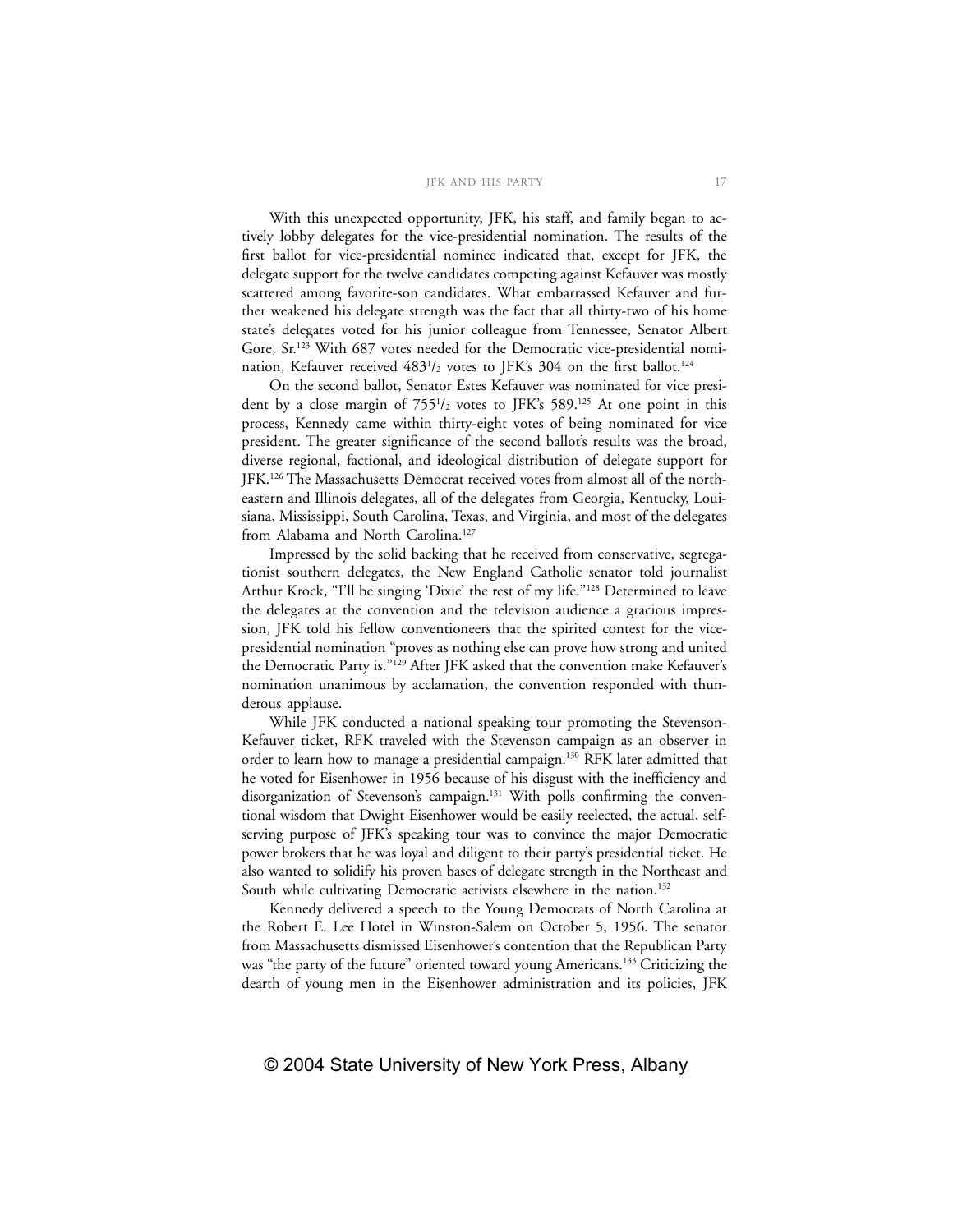asserted that "it is the Democratic Party that is the party of change, the party of tomorrow as well as today."134 Praising his party's domestic and foreign policy ideas as more progressive and appealing to youth and the prominent number of younger Democrats who held high elective offices, JFK concluded, "Adlai Stevenson, and the young men and women who are supporting him and running for office with him, truly represent a new America."135

From the time of his speaking tour for Stevenson in 1956 until he officially announced his presidential candidacy on January 2, 1960, JFK's speeches throughout the nation sought to transform one of his liabilities as a prospective presidential candidate, his youth, into an asset. He accepted a disproportionate number of speaking invitations from organizations of Young Democrats, civic associations oriented toward young businessmen and professionals, and colleges and universities. These speeches often combined an idealistic tone, especially concerning a new direction for American foreign policy in the Third World, with a pragmatic, centrist content, especially regarding the reform of labor-management relations.136 JFK's rhetoric associated youth with a receptivity to new, bold ideas in contrast with the presumably backward looking stagnation of the Republican Party.

JFK and his chief speechwriter, Theodore C. Sorensen, cultivated an image of the Massachusetts Democrat as a reform-minded intellectual through his speeches and magazine articles.<sup>137</sup> They were careful to avoid having the public perceive JFK as a liberal ideologue. During his first year as a senator, JFK firmly stated to the *Saturday Evening Post* that he was not a liberal and did not belong to the Americans for Democratic Action (ADA), the most prominent group of liberal activists. Nevertheless, DNC chairman Paul M. Butler did invite JFK to join the Democratic Advisory Council (DAC) that the DNC established shortly after the 1956 election.<sup>138</sup> Since the DAC sought to formulate and advocate more distinctly and consistently liberal policies for future national platforms, including civil rights, JFK declined this invitation.<sup>139</sup> He formally justified this decision by citing the need to base his legislative behavior on the needs and interests of his constituents, rather than on partisan or ideological lines, as he prepared for his 1958 reelection campaign.<sup>140</sup>

Eleanor Roosevelt, a member of the ADA and DAC, emerged as a harsh, outspoken critic of JFK, partially because of her conviction that JFK lacked sincere liberal principles. But JFK did not want to antagonize Speaker of the House Sam Rayburn and Senate Majority Leader Lyndon B. Johnson. Rayburn and LBJ criticized the DNC for interfering with their congressional party leadership.<sup>141</sup> JFK waited until November 1959 to join the DAC. He did this a few weeks after a memo from an aide warned JFK that in order to secure the Democratic presidential nomination he needed to be identified "as a 1960 liberal in clear and unmistakable terms."142

Kennedy's voting record on legislation and, to a lesser extent, his campaign rhetoric became more consistently and emphatically liberal after the 1958 Senate election results. With a sharp increase in the number of nonsouthern, liberal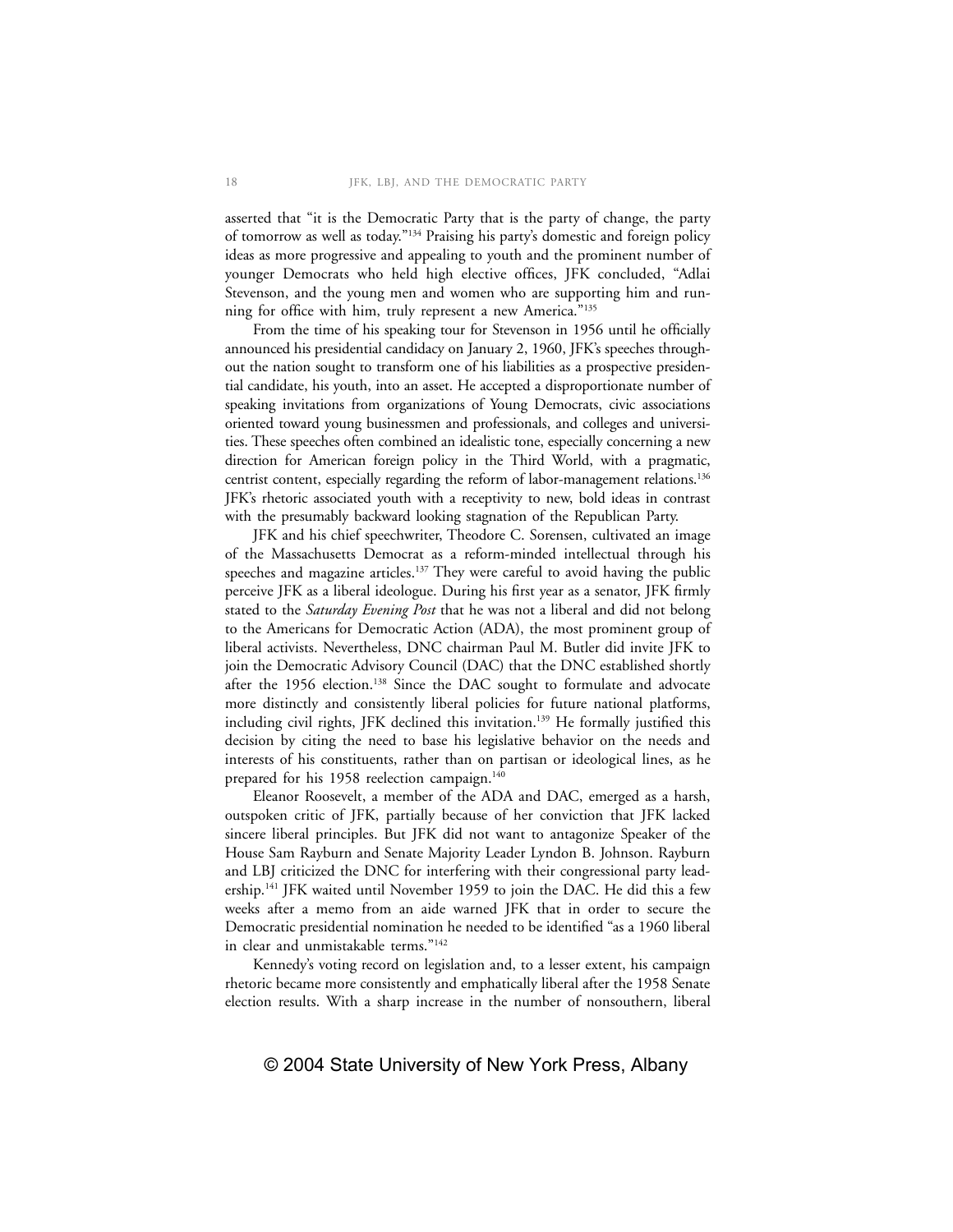Democrats elected to the Senate, LBJ's position and effectiveness as a power broker for bipartisan, multiregional, nonideological centrism and compromise were greatly diminished.<sup>143</sup> Liberal activists and voting blocs, like organized labor and civil rights advocates, were now more confident that they could insist on a liberal platform and a liberal presidential ticket in 1960.<sup>144</sup>

On the issue of civil rights, however, JFK was still questioned and challenged about his commitment to stronger civil rights laws and their effective enforcement. White liberals and NAACP leaders were especially chagrined at JFK's distinction as one of the few nonsouthern Democrats to join southern Democrats and conservative Republicans in voting to refer the civil rights bill of 1957 to the Senate Judiciary Committee, chaired by James O. Eastland of Mississippi, an unyielding segregationist. JFK also voted to adopt a jury trial amendment for this bill, in effect a guarantee of usually all-white juries in the South for persons prosecuted for violating this statute.<sup>145</sup> Originally enlisted to maximize black electoral support in Massachusetts for JFK's 1958 reelection campaign, Marjorie Lawson, a black civil rights leader and attorney, served as JFK's spokeswoman and liaison with NAACP members and other civil rights activists to assure them of JFK's mostly liberal views on civil rights issues.<sup>146</sup> Nevertheless, Kennedy found it necessary to periodically defend his two controversial votes on the 1957 civil rights bill as matters of procedures and principles, namely, respect for typical committee procedures on any bill and for the Common Law tradition of trial by jury. He also distributed a memo to northern liberal Democrats outlining his entire record on civil rights issues.<sup>147</sup>

But Kennedy's speeches on civil rights, especially before southern audiences, were balanced and courteous enough in tone and substance to minimally satisfy the more moderate southern opponents of the federal integration of public education and other civil rights objectives. Angry with Eisenhower for appointing Earl Warren to the Supreme Court and sending the U.S. Army to integrate Central High School in Little Rock, Arkansas in 1957, southern whites were less inclined to vote Republican for president in 1960, especially if the Republican and Democratic national platforms of 1960 were similarly liberal on civil rights.<sup>148</sup> In the late 1950s, JFK usually stated that all Americans should respect and obey the authority of the Supreme Court but were also free to disagree with its decisions.<sup>149</sup>

When JFK criticized how Eisenhower enforced school integration in Little Rock, some southern politicians had the impression that a Kennedy administration would be more accommodating and "reasonable" in implementing federal court orders and civil rights laws than another Republican administration.<sup>150</sup> Consequently, the earliest southern supporters of JFK's still unannounced presidential candidacy were the segregationist governors of Mississippi and Alabama. John Patterson, then the Democratic governor of Alabama, later stated that he and other pro-JFK southern Democratic politicians hoped that if they contributed to JFK's election to the presidency then "we would have a place where we could get an audience for the problems that we had and could be heard."151